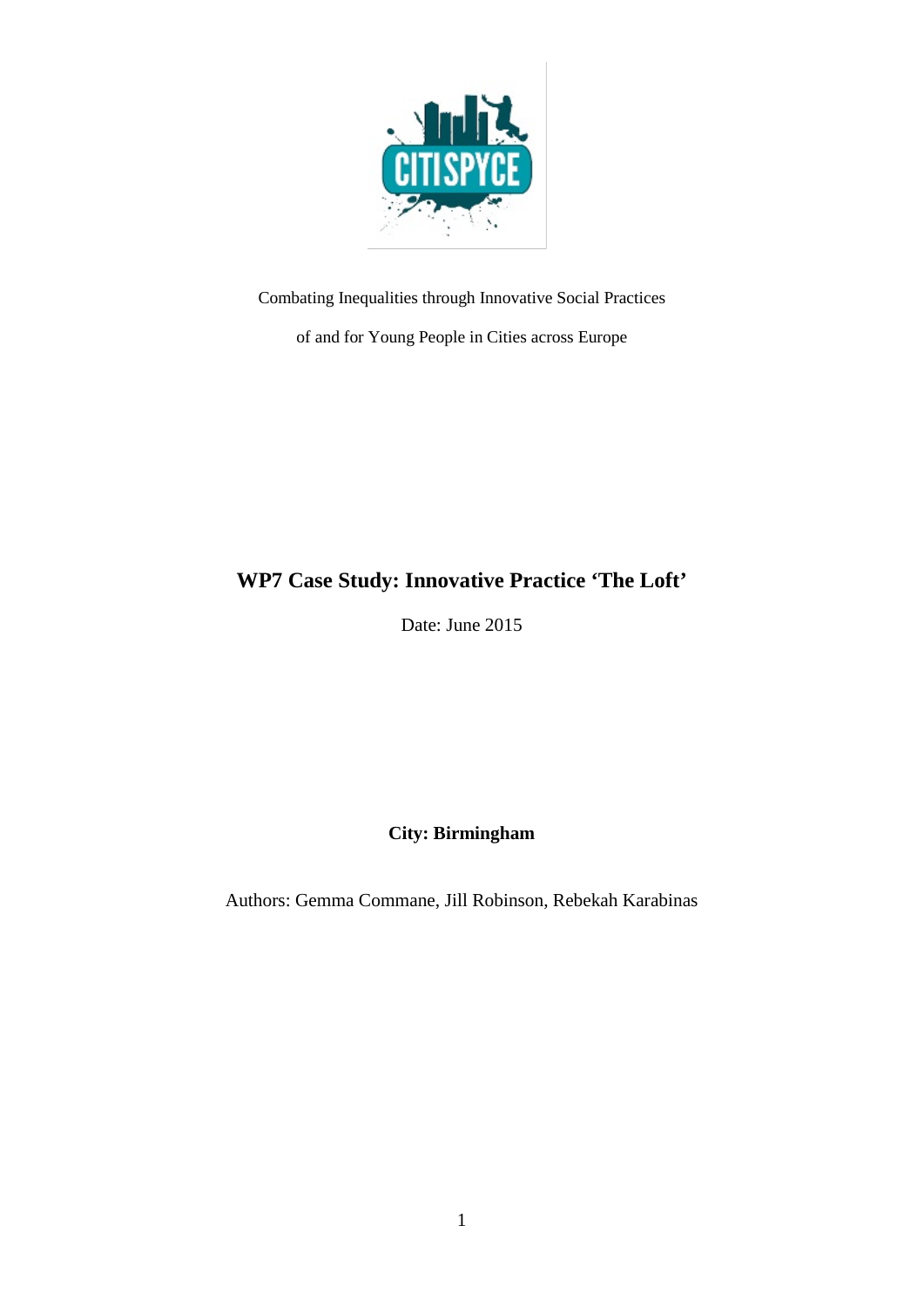## **Cover page**

| <b>INNOVATIVE PRACTICE/PROJECT TITLE</b> |                                                                                                                                                                                                                                                                                                                                                                                                                                                                                                                                                                  |  |  |
|------------------------------------------|------------------------------------------------------------------------------------------------------------------------------------------------------------------------------------------------------------------------------------------------------------------------------------------------------------------------------------------------------------------------------------------------------------------------------------------------------------------------------------------------------------------------------------------------------------------|--|--|
| <b>THE LOFT</b>                          |                                                                                                                                                                                                                                                                                                                                                                                                                                                                                                                                                                  |  |  |
| <b>City</b>                              | <b>BIRMIGHAM</b>                                                                                                                                                                                                                                                                                                                                                                                                                                                                                                                                                 |  |  |
| Pilot type                               | Based on own fieldwork: This socially innovative enterprise was<br>identified by researchers in anticipation of WP4                                                                                                                                                                                                                                                                                                                                                                                                                                              |  |  |
| Type of target group                     | The Loft targets young people:<br>Aiming for 'alternative' ways to get ahead, with sufficient<br>1.<br>competences and/or social support;<br>2. Motivated to integrate into mainstream society but in need of<br>support;<br>3. Young people $-$ in the creative industries $-$ graduating from<br>University but unaware of pathways or lacking networks to<br>support their career in the creative industries.                                                                                                                                                 |  |  |
| <b>Type of practice</b>                  | Social capital;<br>Offering opportunities to showcase work, to build networks<br>and to generate business;<br>Empowerment: developing ambition, self-belief,<br>competences and social networks;<br><b>Other:</b> improving employability;<br>٠<br>Other: Building relationships with cultural, educational and<br>other organisations. Bridging gaps between disadvantaged<br>young people and local government (City Council).<br>Matching/bridging between generations and the city<br>council/young people. Brokering between the arts and the<br>community. |  |  |
| Aims/objectives in brief                 | [man, early 20s, self-employed] 'If you train to be a lawyer or<br>something similar, you can often step straight into a job. That's not<br>the case for designers and artists who have to find their own pathway<br>and go freelance. And they can't just do their work anywhere as they<br>need somewhere they can design and draw and experiment. I felt<br>there was a lack of support for people going on that journey so I<br>wanted to help bridge the gap with something of a DIY gallery and<br>workshop.'<br>Main aims of The Loft:                    |  |  |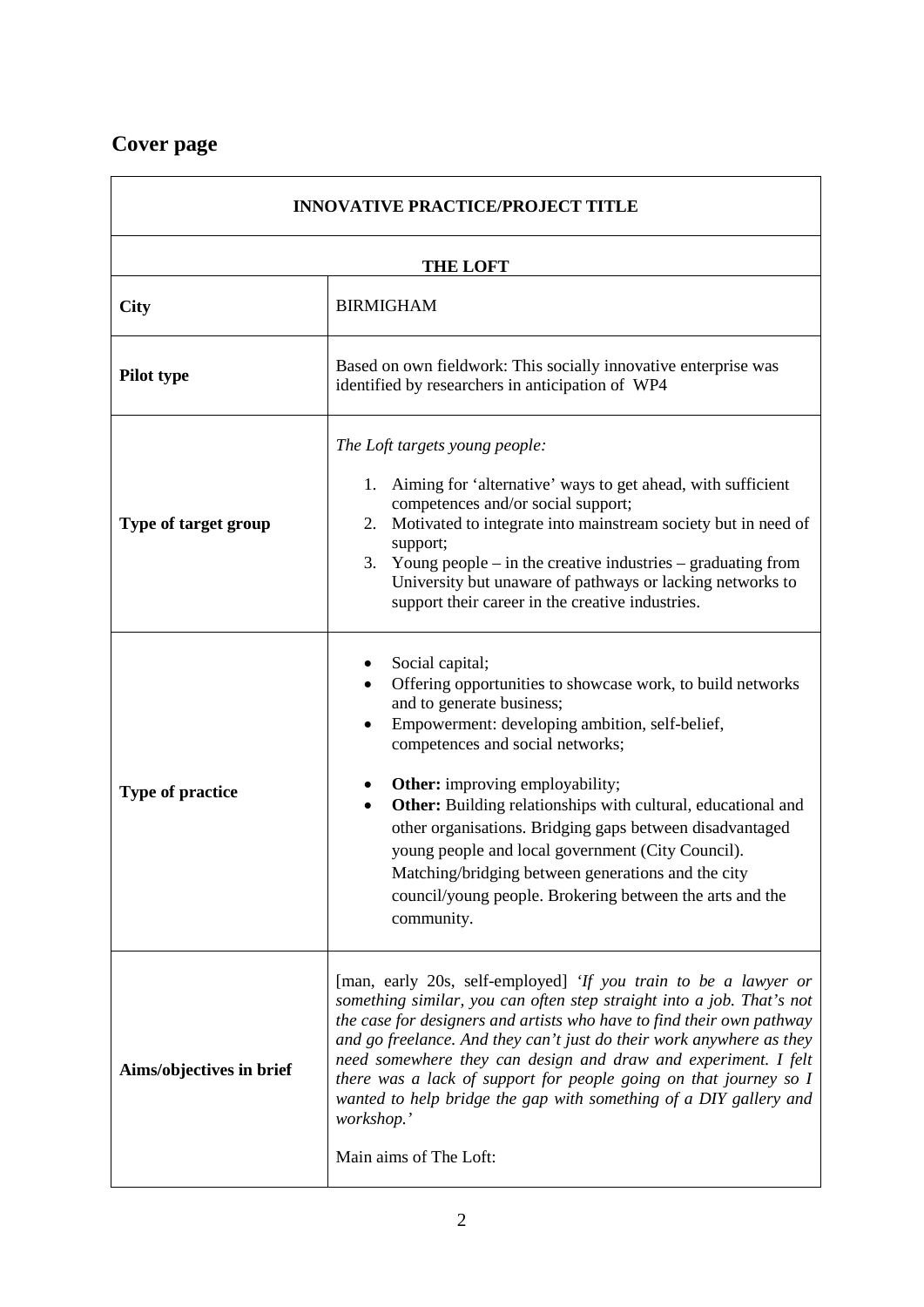| 1. To increase young people's social capital;                                                                                                                                                                                                                                                                                                                                                                                                                                                                                                                                                                                                                                                 |
|-----------------------------------------------------------------------------------------------------------------------------------------------------------------------------------------------------------------------------------------------------------------------------------------------------------------------------------------------------------------------------------------------------------------------------------------------------------------------------------------------------------------------------------------------------------------------------------------------------------------------------------------------------------------------------------------------|
| 2. Accessibility: affordable city centre work-spaces for artists<br>and other people in the creative industries;                                                                                                                                                                                                                                                                                                                                                                                                                                                                                                                                                                              |
| 3. Accessibility: opportunities to network, showcase work,<br>collaboration, work-experience with other creatives, support<br>when bidding for commissions, obtaining commissions<br>through support and mentoring with other members. The<br>objectives and dreams become accessible and in reaching<br>distance for young people;                                                                                                                                                                                                                                                                                                                                                           |
| 4. Offering opportunities to showcase work, to build networks<br>and to generate business;                                                                                                                                                                                                                                                                                                                                                                                                                                                                                                                                                                                                    |
| 5. Empowerment:<br>developing<br>ambition,<br>self-belief,<br>competences and social networks;                                                                                                                                                                                                                                                                                                                                                                                                                                                                                                                                                                                                |
| 6. Developing networks and increasing exposure; developing<br>networks<br>and<br>knowledge<br>of<br>support<br>increase<br>to<br>employability and skills. Through developing networks and<br>competencies, there is greater exposure of young people's<br>work;                                                                                                                                                                                                                                                                                                                                                                                                                              |
| 7. Improving employability and self-efficiency when going it<br>alone;                                                                                                                                                                                                                                                                                                                                                                                                                                                                                                                                                                                                                        |
| 8. Building positive relationships with cultural, educational<br>and other organisations, which may have been out of reach -<br>or perceived to be out of reach $-$ due to lack of <b>networks</b><br>and exposure. This also included bridging gaps between<br>disadvantaged young people and institutions. The Loft sees<br>itself as brokering between the arts and the community.                                                                                                                                                                                                                                                                                                         |
| 'The Loft' is a project aimed at aiding Birmingham's aspiring<br>creatives and designers. The Loft aimed to build a community of<br>young creatives who were collectively responding to austerity<br>measures and the lack of support for alternative career pathways<br>from formal institutions. The Loft addressed employability and<br>offered accessible space where young people could increase skills<br>and competencies when wanting to be part of the creative industry.<br>The Loft was created to address the immediate needs of young<br>creatives in the city, which included art and design graduates who<br>wanted jobs in the creative industry or wanted to work freelance. |
| The Loft provided space, opportunity and informal (bottom-up)<br>networks for young creatives and social entrepreneurs in<br>Birmingham. The aim of The Loft was to open opportunities for<br>young graduates who were finding it difficult to obtain a job after<br>graduation and also artists struggling to gain commissions. The<br>young creatives were aiming for 'alternative' ways to get ahead, but<br>were struggling to find cheap space in the city centre to base their<br>work and to showcase their skills / arts based practice / innovations.<br>Creatives and social entrepreneurs were motivated for integration                                                           |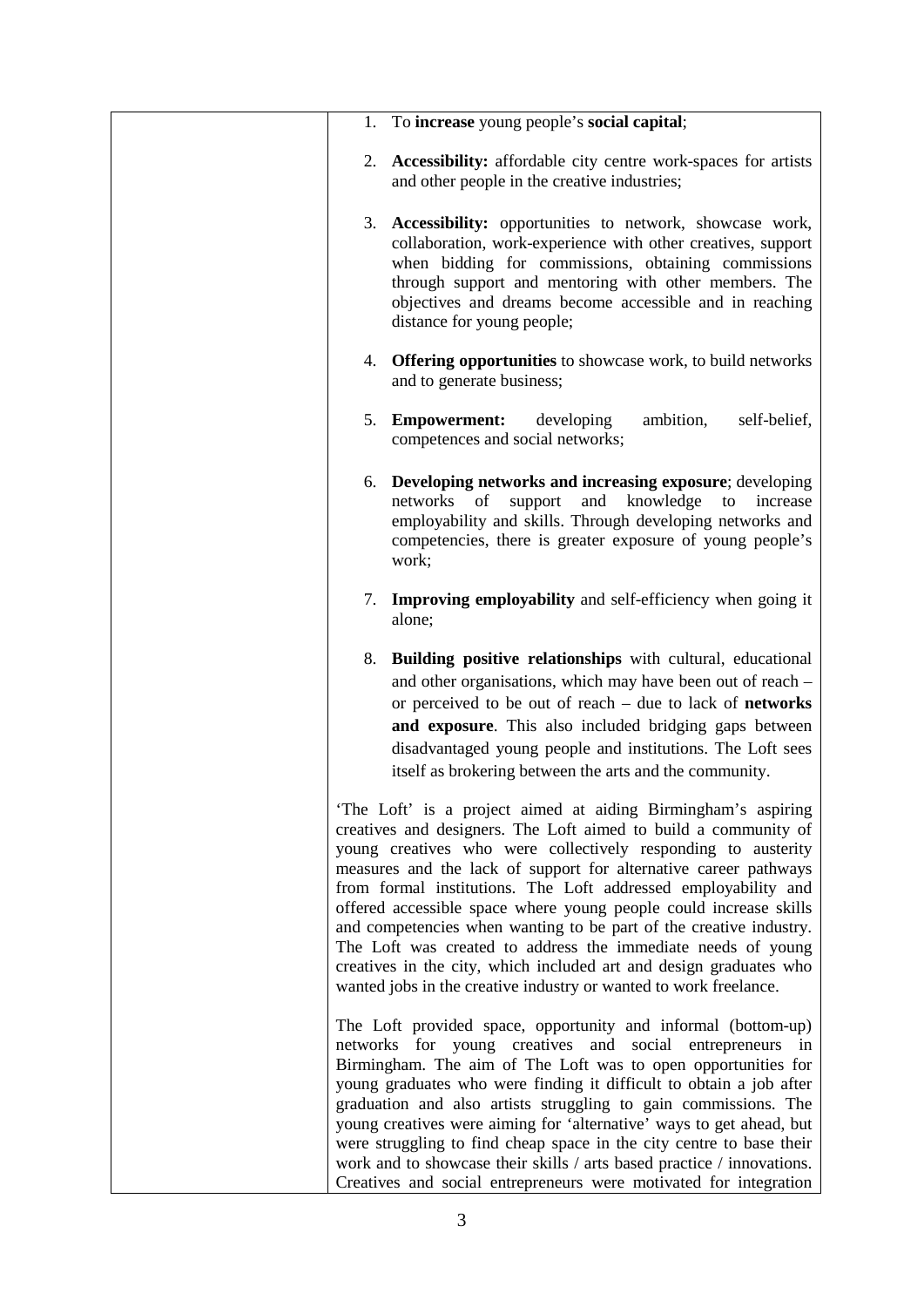|                                        | into mainstream society but in need of support (financial, physical<br>space, networks) to realise and sustain alternative / non-traditional<br>career pathways to employment. The showcasing of young people's<br>creative work and events at The Loft enhanced the quality and use of<br>the space. Shoppers and passers-by also engaged in the space to view<br>work, to offer commissions and for the wider community to engage<br>with events at The Loft, such as life drawing classes (see section 2.2)<br>under 'Recognising and responding to gaps'). The neutral space of<br>The Loft and the flow of people in and through the space enabled a<br>variety of communities to converge and mix.                                                                                                                                                                                                                                                                                                                                                                                                     |
|----------------------------------------|--------------------------------------------------------------------------------------------------------------------------------------------------------------------------------------------------------------------------------------------------------------------------------------------------------------------------------------------------------------------------------------------------------------------------------------------------------------------------------------------------------------------------------------------------------------------------------------------------------------------------------------------------------------------------------------------------------------------------------------------------------------------------------------------------------------------------------------------------------------------------------------------------------------------------------------------------------------------------------------------------------------------------------------------------------------------------------------------------------------|
|                                        | The Loft places a large emphasis on the idea of collaboration and<br>sharing best practice, skills, contacts and opportunities. The Loft<br>acting as the brokers in the process of all the projects, by combining<br>all of the differing individual designers into one body. It is important<br>to note that young people in The Loft were not paid by The Loft, nor<br>were they formally 'working for' The Loft. The Loft was not an<br>agency, and although the Loft enabled young people to have a<br>collective sense of support and togetherness, individuals were using<br>the space to pursue their own careers and goals. The collective unit<br>meant that individual actors were also involved in running,<br>maintaining and promoting The Loft, as well as actively working on<br>their own careers. The Loft believed they could create a strong<br>platform and opportunity for creatives, by working as a community<br>to tackle and overcome barriers between the Arts and the general<br>public in Birmingham. This was a collective effort, specifically due<br>to shared inequalities. |
|                                        | Main Needs that The Loft addresses:                                                                                                                                                                                                                                                                                                                                                                                                                                                                                                                                                                                                                                                                                                                                                                                                                                                                                                                                                                                                                                                                          |
|                                        | A lack of <b>alternative pathways</b> for young people not in<br>training or employment seeking to 'go-it-alone' outside the<br>formal job creation/welfare support services and survive in<br>the labour market;                                                                                                                                                                                                                                                                                                                                                                                                                                                                                                                                                                                                                                                                                                                                                                                                                                                                                            |
|                                        | The above also includes a lack of <b>alternative approaches</b><br>(e.g. arts-based experiences) to personal development and<br>the acquisition of social competences and skills;                                                                                                                                                                                                                                                                                                                                                                                                                                                                                                                                                                                                                                                                                                                                                                                                                                                                                                                            |
| what<br>What<br>needs,<br>inequalities | The breakdown<br>of <b>trust</b> between disadvantaged young<br>people and those in authority leading to the disconnect<br>between them and opportunities for development and sources<br>of support (lack of signposting);                                                                                                                                                                                                                                                                                                                                                                                                                                                                                                                                                                                                                                                                                                                                                                                                                                                                                   |
|                                        | The need for support networks (creatives) to support other<br>young people and open up new possibilities and ways of<br>thinking about themselves and the wider world;                                                                                                                                                                                                                                                                                                                                                                                                                                                                                                                                                                                                                                                                                                                                                                                                                                                                                                                                       |
|                                        | Creating a platform and workspace to enrich participants'<br>ideas and sustainability plans for the future. This included<br>the need for mentoring and support after gaining financial<br>assistance to enable sustainability: [man, early 20s, self-<br>employed] 'I just think when giving it [funding] out to young                                                                                                                                                                                                                                                                                                                                                                                                                                                                                                                                                                                                                                                                                                                                                                                      |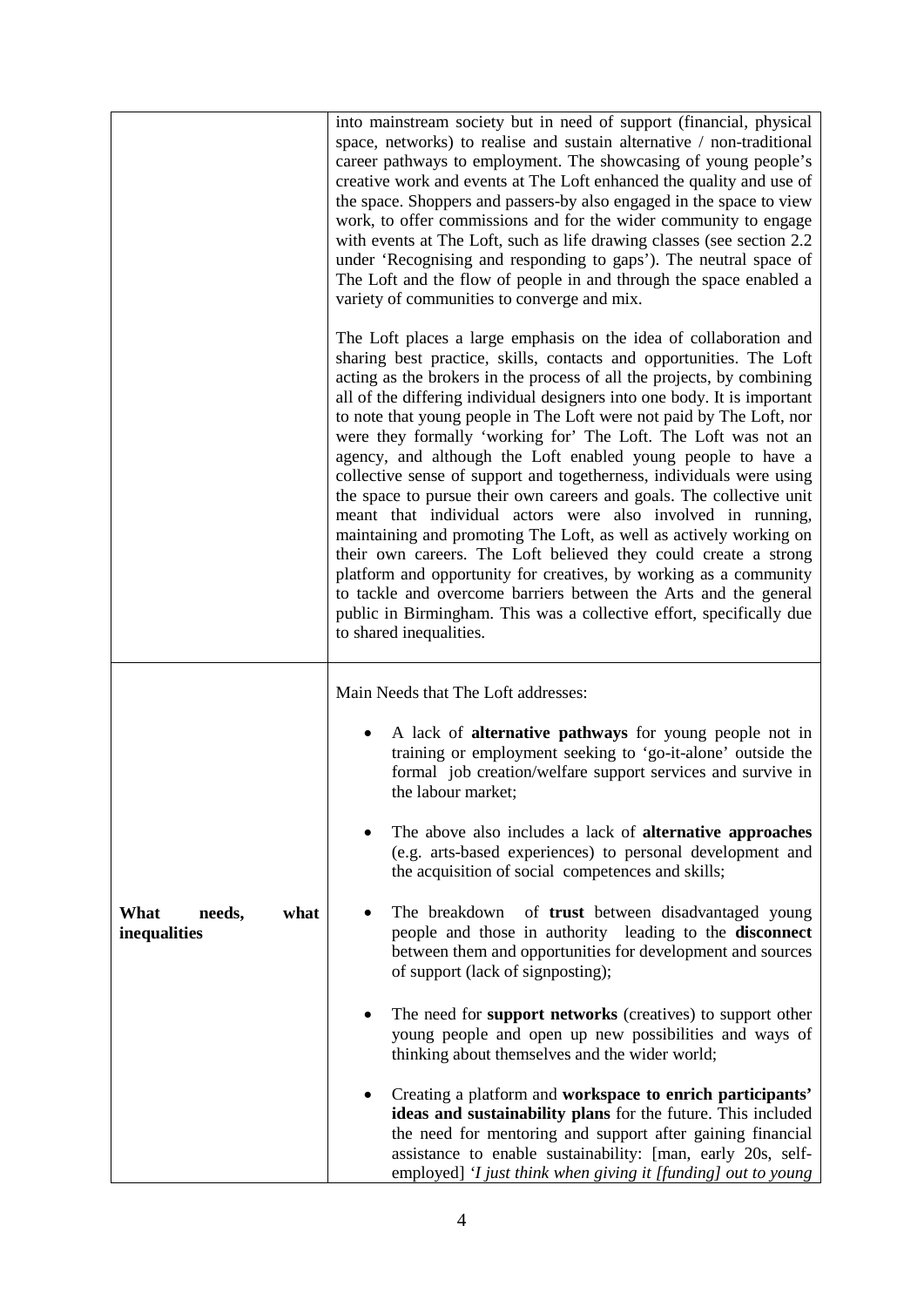|                            | people: guide them. You've got to walk them through it and<br>make sure you're there for them over time.'                                                                                                                                                                                                                                                                                                                                                                                                                                                                                                                                      |
|----------------------------|------------------------------------------------------------------------------------------------------------------------------------------------------------------------------------------------------------------------------------------------------------------------------------------------------------------------------------------------------------------------------------------------------------------------------------------------------------------------------------------------------------------------------------------------------------------------------------------------------------------------------------------------|
|                            | The need for <b>communities/networks</b> of support for young<br>people to enable them to move outside their zones of<br>familiarity in order to improve their chances of economic<br>and social self-sufficiency.                                                                                                                                                                                                                                                                                                                                                                                                                             |
|                            | <b>Exposure and opportunity</b> for art / creative graduates and<br>other creatives. Established and sustained through social<br>networks, in physical space and online. Opportunity to assist<br>young people (in creative arts scenes) and entrepreneurs in<br>finding funding and obtaining commissions. It was believed<br>that the creative arts and (small scale) pop-ups are already<br>discriminated against, resulting in the restriction of funding<br>opportunities. The Loft addressed this inequality by proving<br>a city centre platform to showcase work and for young<br>creatives / social entrepreneurs to base themselves; |
|                            | The gaps and struggles identified by The Loft: lack of<br>financial and emotional support off local community, city<br>and economy. In fact, The Loft identified wider and national<br>issues relating to differences between the educational and<br>career pathways of young creatives, versus young people<br>schooled in more traditional vocations and degree pathways<br>(maths, English, sciences, law, etc.).                                                                                                                                                                                                                           |
|                            | In the six month period of the pop-up DIY space (March 2014 to<br>August 2014), The Loft:                                                                                                                                                                                                                                                                                                                                                                                                                                                                                                                                                      |
|                            | Held 15 exhibitions;                                                                                                                                                                                                                                                                                                                                                                                                                                                                                                                                                                                                                           |
|                            | Created workspace for 86 individuals;                                                                                                                                                                                                                                                                                                                                                                                                                                                                                                                                                                                                          |
| What (activities in brief) | Had 5,000 visitors;                                                                                                                                                                                                                                                                                                                                                                                                                                                                                                                                                                                                                            |
|                            | Helped artists and creatives in the space achieve funding<br>(signposting) and commissions;                                                                                                                                                                                                                                                                                                                                                                                                                                                                                                                                                    |
|                            | Facilitated collaborative projects with/between designers,<br>illustrators, artists and photographers. The use of the space<br>enabled young creatives and social entrepreneurs to help<br>each other and help themselves to achieve commissions /<br>visibility / business;                                                                                                                                                                                                                                                                                                                                                                   |
|                            | Had a variety of activities hosted within the space. Activities<br>included: artist residencies (city based projects), final year<br>project (undergraduate<br>at Birmingham<br>degree<br>City<br>University), raising money / awareness for a charity,<br>developing ethical brands and life drawing sessions. Other<br>activities involved assisting and successfully hosting events,<br>raising money for charity and community work.                                                                                                                                                                                                       |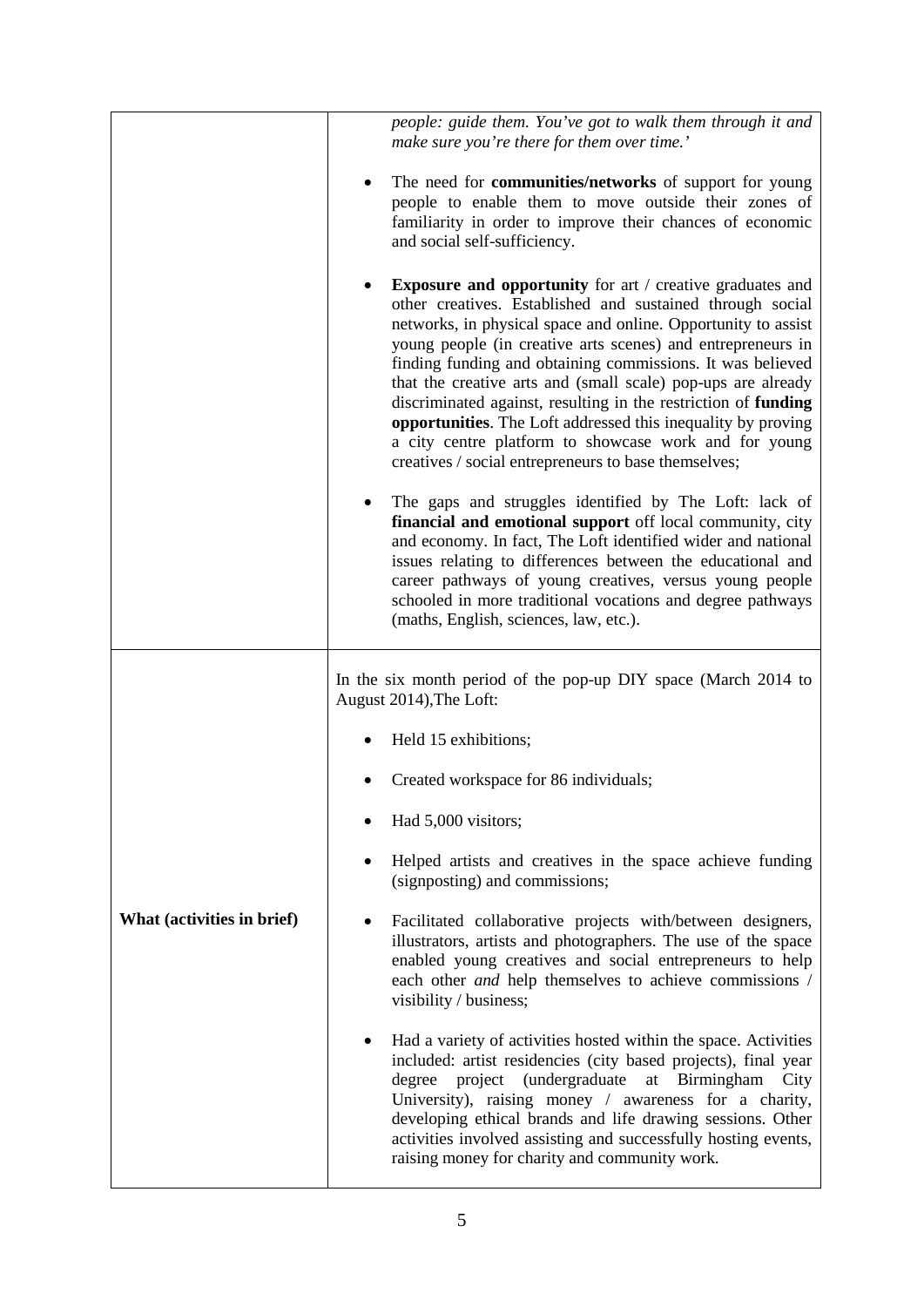|                                                              | The founder (architect graduate – man, early 20s, self-employed).                                                                                                                                                                                                                                                                                                                                                                                                                                                                                                                                                                                                                                                                                                                                                                                                             |  |
|--------------------------------------------------------------|-------------------------------------------------------------------------------------------------------------------------------------------------------------------------------------------------------------------------------------------------------------------------------------------------------------------------------------------------------------------------------------------------------------------------------------------------------------------------------------------------------------------------------------------------------------------------------------------------------------------------------------------------------------------------------------------------------------------------------------------------------------------------------------------------------------------------------------------------------------------------------|--|
|                                                              | Loft members and Ambassadors.                                                                                                                                                                                                                                                                                                                                                                                                                                                                                                                                                                                                                                                                                                                                                                                                                                                 |  |
|                                                              | Workspace for 86 individuals.                                                                                                                                                                                                                                                                                                                                                                                                                                                                                                                                                                                                                                                                                                                                                                                                                                                 |  |
| Who (actors)                                                 | <i>Funded / Supported by:</i> Square (supported The Loft pop-up with a<br>rent-free space for 6 months).                                                                                                                                                                                                                                                                                                                                                                                                                                                                                                                                                                                                                                                                                                                                                                      |  |
|                                                              | <i>Funded by:</i> Live Unltd (http://youngunltd.org.uk/). Live Unltd<br>supports social entrepreneurs, is 'committed to helping young people<br>make great ideas happen,' and 'Doing it For Real' in giving young<br>people the chance 'to create positive social change in [their] local<br>communities using the power of social action' [direct quote from:<br>http://youngunltd.org.uk/]. Funding: £3,700.                                                                                                                                                                                                                                                                                                                                                                                                                                                                |  |
|                                                              | <b>Funded</b><br><b>Starbucks</b><br>Youth<br><b>Action</b><br>by:<br>(http://www.starbucks.co.uk/responsibility/community/youth-action).<br>Starbucks Youth Action awards funds and supports young people<br>(16-24) wanting to make a positive impact in their community. The<br>programme is in its $5th$ year, aiming to reach over 10,000 young<br>people in Britain. Starbucks Youth Action states that: 'We work in<br>partnership with leading charity <b>UK</b> Youth and the National<br><b>Citizenship Service</b> to help under-25 year olds bring their social action<br>project to life. Successful applicants are awarded funding of up to<br>$£2,000$ and given project management training so they learn the skills<br>they need to ensure their project succeeds' [direct quote from:<br>http://www.starbucks.co.uk/responsibility/community/youth-action]. |  |
| How (involvement of the<br>actors, their roles)              | The founder (architect graduate $-$ man, early 20s, self-employed) is<br>the driving force. But creatives working in the space were<br>responsible for driving The Loft forward (promotion, commissions<br>and events keeping the space active, used and visible, etc.). Other<br>creatives using the space were co-creators and co-decision-makers.<br>Everyone involved in The Loft contributed to its development.<br>Some members of the Loft became ambassadors for the Loft, after<br>applying and being interviewed for the position. All creatives in the<br>space would be invited to meetings to discuss where they felt the<br>Loft was going and which direction they felt it should go in. There<br>were also meetings where individual members would show their<br>work to receive feedback and advice off their peers.                                         |  |
| number<br>of<br>the<br>Scope:<br>participants of practice(s) | The founder (architect graduate - man, early 20s, self-employed),<br>with workspace for 86 individuals (mixed gender and early 20s).                                                                                                                                                                                                                                                                                                                                                                                                                                                                                                                                                                                                                                                                                                                                          |  |
| <b>Duration</b><br>(when<br>the                              | The Loft launched in 2013. The Loft pop-up space was a six month                                                                                                                                                                                                                                                                                                                                                                                                                                                                                                                                                                                                                                                                                                                                                                                                              |  |
| project/practice started)                                    | initiative (March 2014 to August 2014).                                                                                                                                                                                                                                                                                                                                                                                                                                                                                                                                                                                                                                                                                                                                                                                                                                       |  |
| <b>RESOURCES</b>                                             |                                                                                                                                                                                                                                                                                                                                                                                                                                                                                                                                                                                                                                                                                                                                                                                                                                                                               |  |
| <b>Financial</b>                                             | The Loft piloted rent-free in Priory Walk (a central city centre<br>location in Birmingham).                                                                                                                                                                                                                                                                                                                                                                                                                                                                                                                                                                                                                                                                                                                                                                                  |  |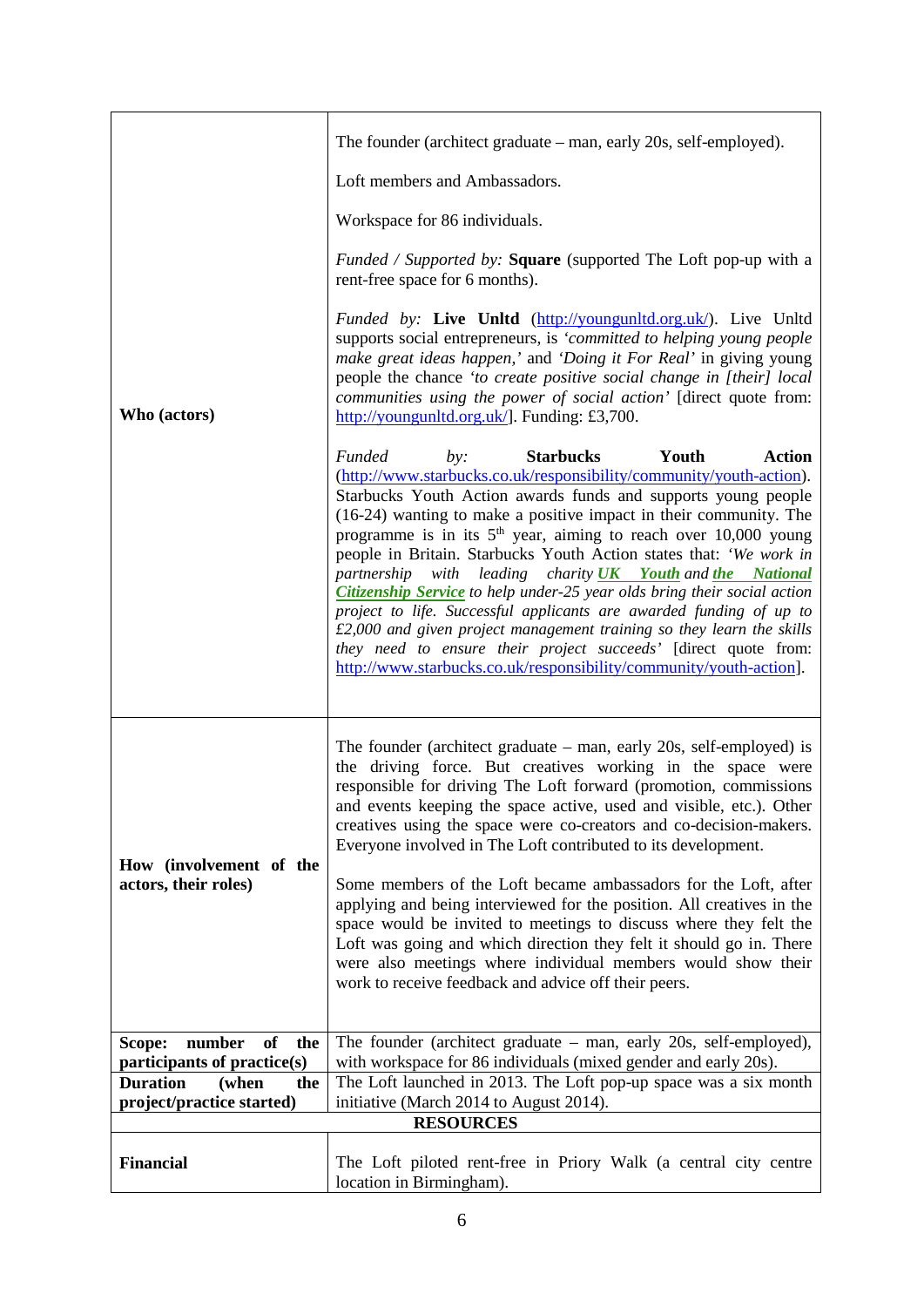|                  | Funded by: The Square (gave space rent-free), Live Unltd $(\text{\textsterling}3,700)$<br>and Starbucks Youth Action.                                                                                                                                                                                                  |
|------------------|------------------------------------------------------------------------------------------------------------------------------------------------------------------------------------------------------------------------------------------------------------------------------------------------------------------------|
|                  | Revenue (during the pop-up):                                                                                                                                                                                                                                                                                           |
|                  | Artists were charged for using studio spaces and the space at<br>the front of the shop (covering utility bills etc.). Artists were<br>charged for the front gallery space.                                                                                                                                             |
|                  | Desk spaces are hired out - £50 a month.                                                                                                                                                                                                                                                                               |
|                  | Publications and public events (in<br>The Loft<br>$\bullet$<br>and<br>commissioned to publicise other events, such as in the MAC<br>- Midlands Arts Centre, a cultural organisation).                                                                                                                                  |
|                  | Financial support for the continuation of The Loft is seen to be<br>through arts based charities, such as The Arts Council or Awards for<br>All (Big Lottery Fund) which funds community-based projects. They<br>could not see the City Council funding this, but want them to at least<br>provide space.              |
|                  | The founder (architect graduate $-$ man, early 20s, self-<br>employed);                                                                                                                                                                                                                                                |
|                  | Workspace for 86 individuals;                                                                                                                                                                                                                                                                                          |
| <b>Personnel</b> | 'Studio members' – volunteers, ambassadors, creatives. The<br>Loft was focused on young people and was led by young<br>people, who were directly affected by the same inequalities.                                                                                                                                    |
|                  | There was no top-down leadership; instead young people at The Loft<br>were co-creators and co-collaborators. People at the Loft indicated<br>that the founder (architect graduate – man, early 20s, self-employed)<br>was the driving force in bringing people together. Assisting the<br>founder at the Loft include: |
|                  | Volunteers and ambassadors (events, looking after the front<br>exhibition space, etc.)                                                                                                                                                                                                                                 |
| <b>Other</b>     | The Loft piloted rent-free in Priory Walk for 6 months (March 2014<br>to August 2014). The Loft has social media presence:                                                                                                                                                                                             |
|                  | Facebook:<br>https://www.facebook.com/TheLoftBham/timeline?ref=page_internal                                                                                                                                                                                                                                           |
|                  | Twitter: https://twitter.com/LoftBham                                                                                                                                                                                                                                                                                  |
|                  | The Loft was shortlisted for the Deutsche Bank Creative Awards, as<br>one of the top five project finalists. 'The Loft' has received<br>appraisals from a number of European delegates at MADE (a charity<br>organisation dedicated to improving the quality of environments).                                         |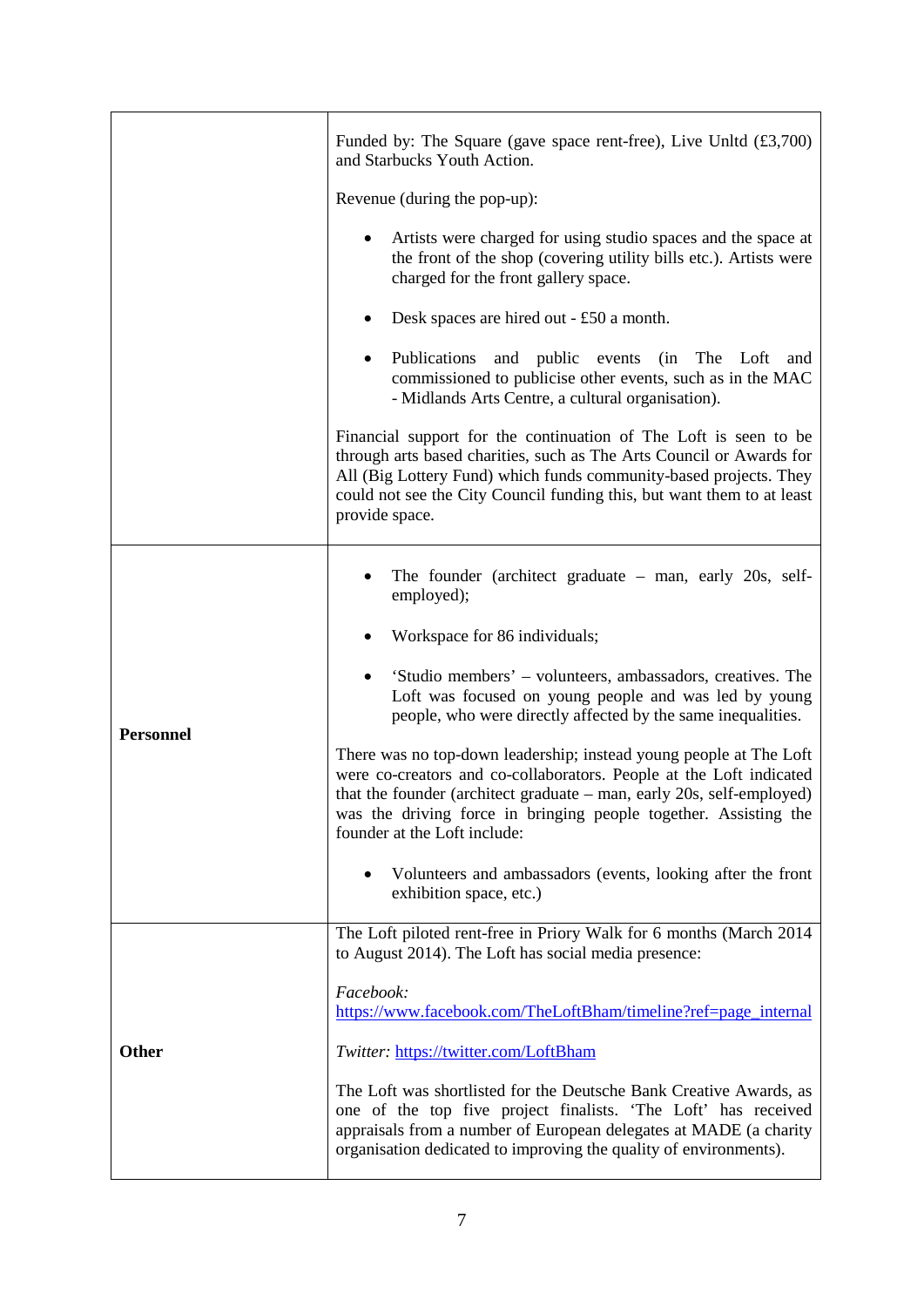| The Loft closed after the 6 month lease expired (August 2014). The       |
|--------------------------------------------------------------------------|
| Loft was in a city centre location / building where there are            |
| redevelopment and demolition plans. The initial negotiations for the     |
| lease by the management at The Square, was for 6 months only and,        |
| within the 6 months, The Loft was given a free lease, but had to         |
| cover costs for utilities. As The Loft is not an agency, the income      |
| generated only covered these costs. Income was generated by              |
| charging young people to use the space, put events on or exhibit. The    |
| founder expressed that although networks and connections were            |
| maintained after the closure of the space - through social media and     |
| the digital world - The Loft can only really survive with having a       |
| physical location. The Loft's philosophy in bringing creatives and       |
| artists together and addressing inequalities that they face (see section |
| 2.2 under 'main target group' and 'the main aims of The Loft,' and       |
| 'core beliefs and values' section 3 on page 16).                         |
|                                                                          |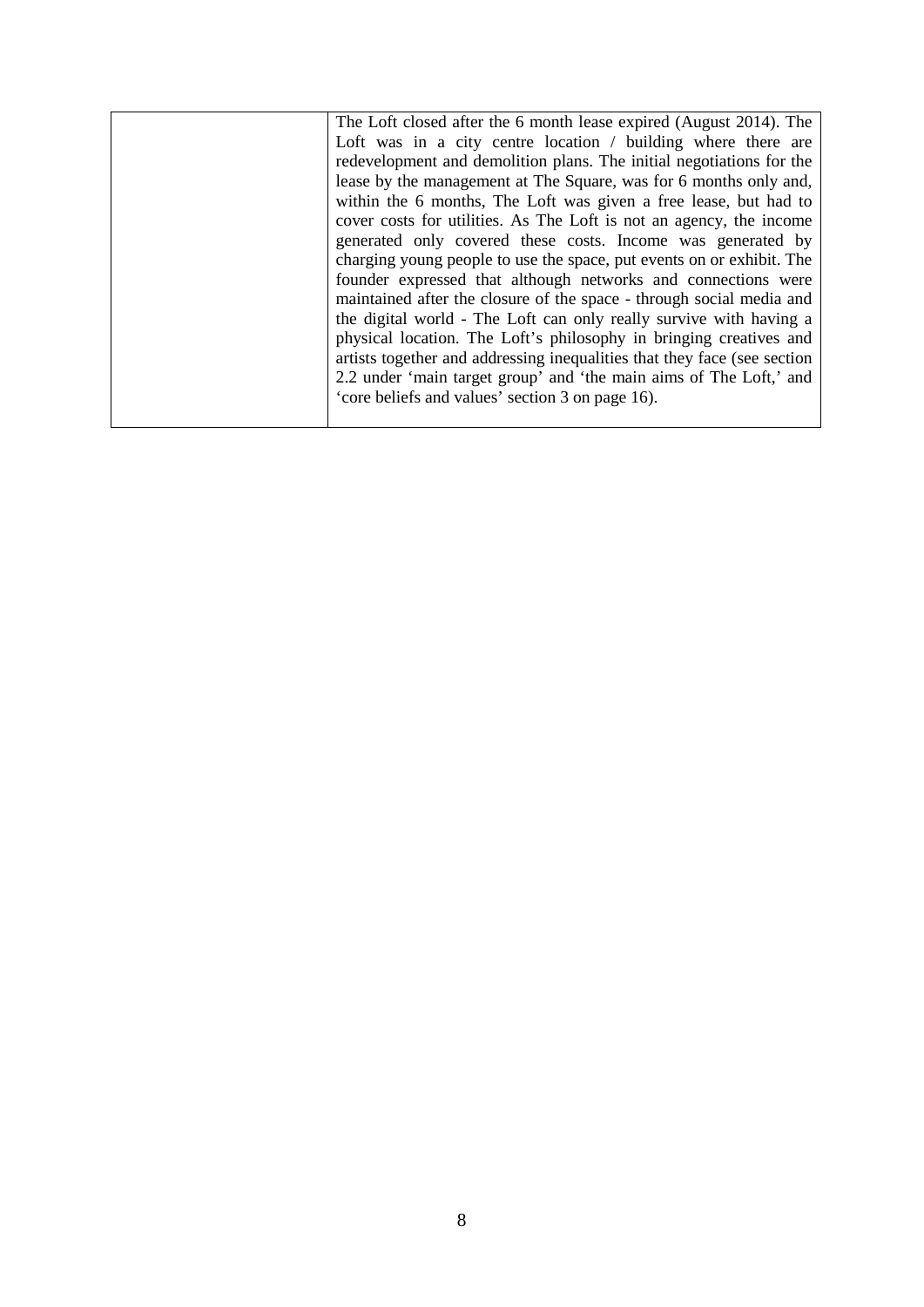# **Contents**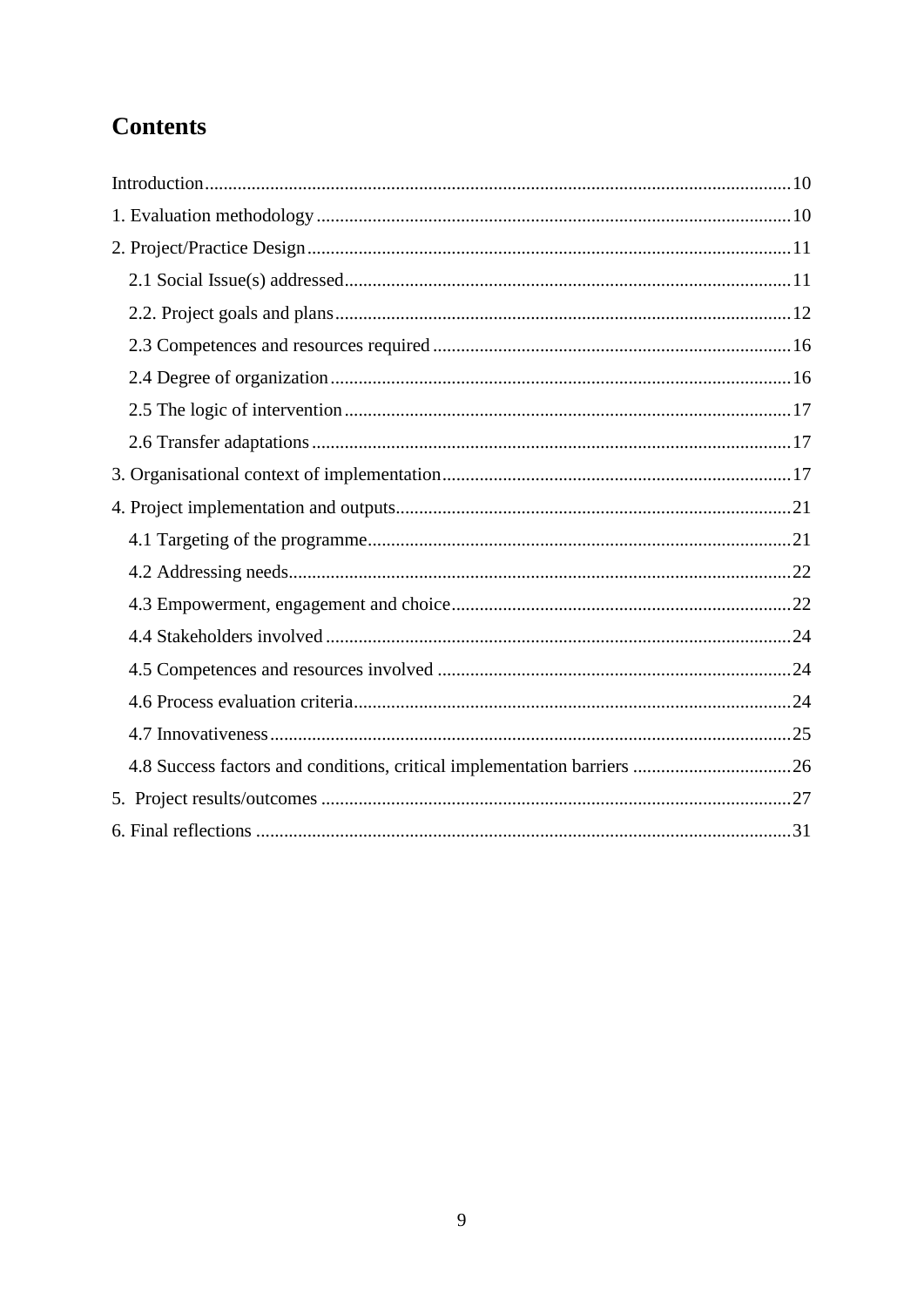## <span id="page-9-0"></span>**Introduction**

One project which has successfully crossed borders is The Loft, created by a young creative (architect graduate – man, early 20s, self-employed) based in Birmingham, United Kingdom. His aim was to transform un-used space into studios filled with a mix of artistic people and linked by a community of collaboration and support. 'The Loft' is a project aimed at aiding Birmingham's aspiring creative and designers to work and exhibit in an affordable central location within the city centre. The Loft opened space for the young creatives to develop their own work with support sessions and weekly meetings where young people could show their current work / project and receive feedback from their peers. Constructive feedback from peers simulates real-life scenarios in the creative industries, such as a client meeting or a team meeting where a product or design is being developed. The Loft's aim is to help provide creatives, designers and makers in Birmingham and the West Midlands the opportunity to transform their passion into a career pathway, be it self-employed or gaining more experience to make them more employable for a company recruiting in their specialist area. The Loft places a large emphasis on the idea of collaboration. The Loft acted as the broker in the process of all the projects. By combining all of the differing individual designers into one body (one collective unit) The Loft maintained that they can achieve more than if they were a collection of fragmented individuals / projects. For example, a collective identity underneath the banner of 'The Loft,' enabled young people to locate themselves in a community where their work and ambitions were supported and recognised by and through their networks (both online and through people). The Loft believed they could create a strong platform and opportunity for creatives and working with the community to tackle and overcome barriers between the Arts and the general public in Birmingham. This is through connections made with other organisations, providing sustainability, visibility and opportunity for young creatives and social entrepreneurs.

The founder of The Loft (architect graduate – man, early 20s, self-employed) spotted a gap where certain young people needed support in setting up their own practice to maintain individuality and their dreams in the arts and creative industries. The idea and subsequent development of the pop-up space was through young creatives mapping out and tackling the shared issues faced by young people wanting to be in the creative industries. Placing the needs of young people first meant that the issues they face (in social, cultural and economic contexts) could be addressed directly, and young people themselves had a central role in shaping their own future(s). This was achieved through pinpointing and counteracting manifesting inequalities within the lives of young people. The Loft prided itself with young creatives collectively working together to build a strong platform for creativity, but also closing gaps between creatives and communities, and young people and official institutions (like the city council). The Loft wanted to change perspectives and use of space, helping to change perceptions on how spaces are used by young people and the potential (economic, social, etc.) generated by the use of the space. The founder of The Loft (architect graduate – man, early 20s, self-employed) wanted to encourage the use of public space (particularly disused city centre spaces) to get people to spend time in the location to build stronger communities.

## <span id="page-9-1"></span>**1. Evaluation methodology**

The Loft was founded in 2012, but the physical pop-up space opened in 2014 after careful negotiations with the landlords and acquiring funding (Live Unltd, £3,700). The Loft is an established organisation with a track record of engagement with young people, the creative arts scenes and gaining commission. It was identified as a potentially socially innovative enterprise during the fieldwork phases of CITISPYCE in Birmingham. Elements of its approach and activities have been implemented in the Athens project to test the possibilities for transfer from one context to another and the requirements for success. This evaluation, therefore, is largely qualitative but draws on evidence of The Loft' work and seeks to understand what makes its work different from other start-up spaces (it was first of its kind in Birmingham) and why it is considered to be innovative and more effective in its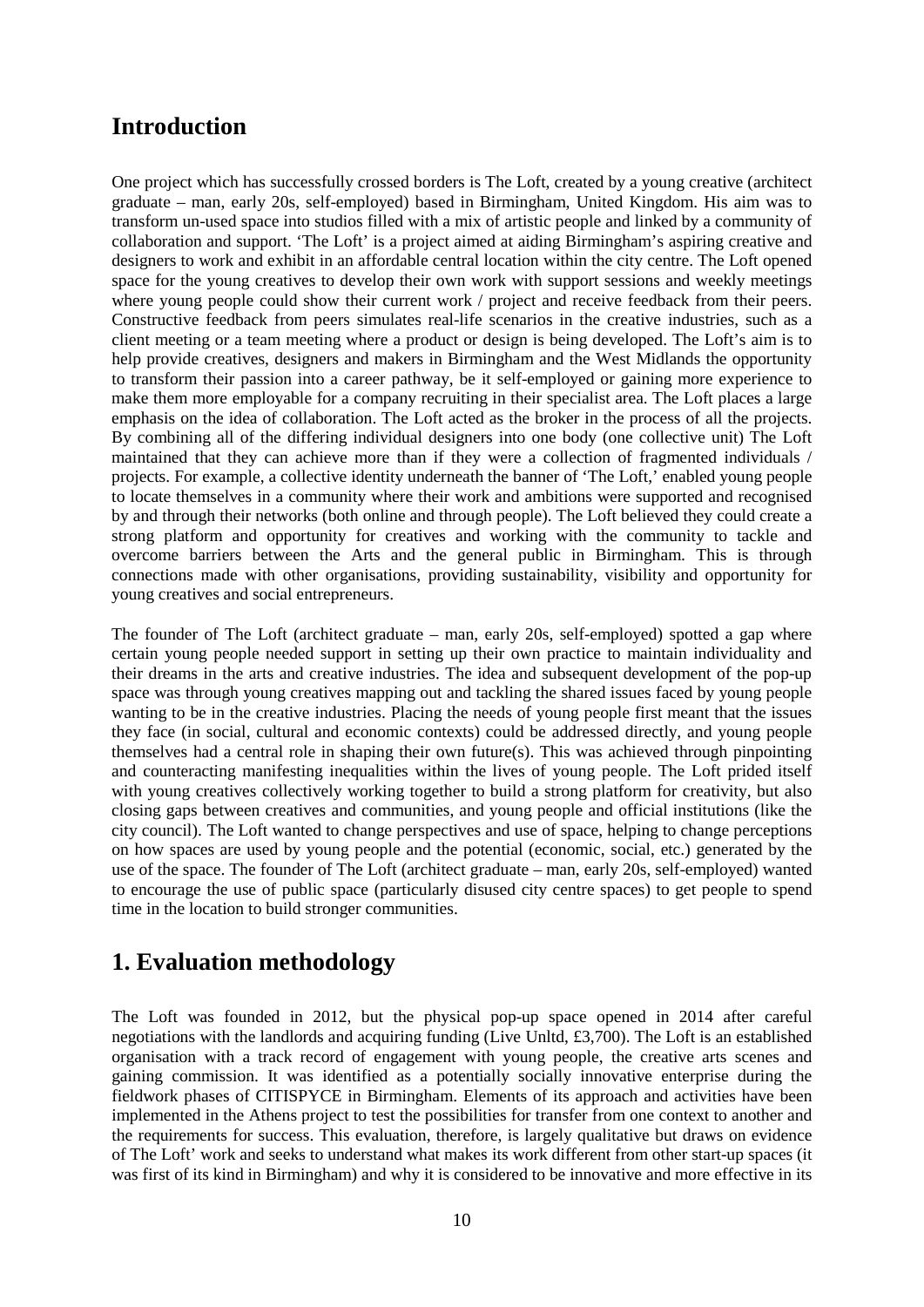approach to tackling some young people's inequalities. The Loft itself had a well-developed system for project evaluation: there were weekly meetings with all members and ambassadors to discuss the direction of The Loft, and there were meetings where members would show and discuss their work with other Loft members. Here, young people would receive feedback and suggestions, which could help with showcasing their work, commissions and starting collaborative projects with other creatives. As a result, there was informal mentoring, but also mentoring from creatives beyond the space too via contacts and networking.

The main methods of evaluation used by Aston have been the following:

**Field Observation**: observing The Loft space and events.

**Interviews:** Interviews were conducted with the founder of the organisation and several young people who had become involved with The Loft. An interview was conducted with the founder during WP2 and further **telephone interviews** were conducted with Loft mentors and ambassadors during WP7.

A **telephone interview** was also conducted with the Next Generation and Young People's Producer at the MAC (Midlands Arts Centre - a cultural organisation), which is another organisation who gave commissions to some of the Loft members.

**Monitoring of The Lofts' online presence** (website, twitter and Facebook feeds). Its online presence is integral to The Lofts approach to engaging and working with young people and is thus an important source of information concerning the overall design of its business model. It is, however, important to note that the members of the Loft feel that the Loft needs to be located in a physical space, as the online context defeats the purpose of setting up The Loft (as a place where you work, socialise, network, connect, etc.), the needs that it addresses, the target group and The Loft' philosophy.

The interviews with beneficiaries and actors were loosely structured in order to give the respondents freedom to express themselves without being over-influenced by the interviewer. The interview with the founder, however, was more structured as it was felt to be important to understand his motivation for the creation of The Loft and his perceptions of the needs which he believed he could meet. The telephone interviews began in a structured way, with key questions to clarify points raised during previous interviews on The Loft, but it soon became clear that it was more valuable to use a more flexible approach to questioning as participants described and expressed their involvement with The Loft. We were particularly interested in activities which involved the development of competences which relate to employability and enterprise. We were also interested in what needs the young people felt were addressed by The Loft.

## <span id="page-10-0"></span>**2. Project/Practice Design**

## <span id="page-10-1"></span>*2.1 Social Issue(s) addressed*

Birmingham is the second largest city in the UK with a population of over 1 million, of which an estimated 16% are aged between 15 and 24 (BCC 2013), thus making it one of the youngest cities for its size in Europe. It is also a super diverse city with both long established minority ethnic communities and, in recent years, growing numbers of newly arrived migrants (often in small groups or as individuals) from more than 180 countries. In addition to its characteristics of a super diverse and youthful population, Birmingham is one of the UK's most deprived cities, ranking as the 9th most deprived out of the 354 authorities in England based on the UK Index of Multiple Deprivation. The performance of the local economy, swingeing cuts in public sector spending with its disproportionate affect on Birmingham City Council (NB It has already experienced cuts of a third of its budget compared to the 12% average across all UK local authorities) and very high unemployment are the backdrop to the way young people of all backgrounds experience their lives in Birmingham. Cuts in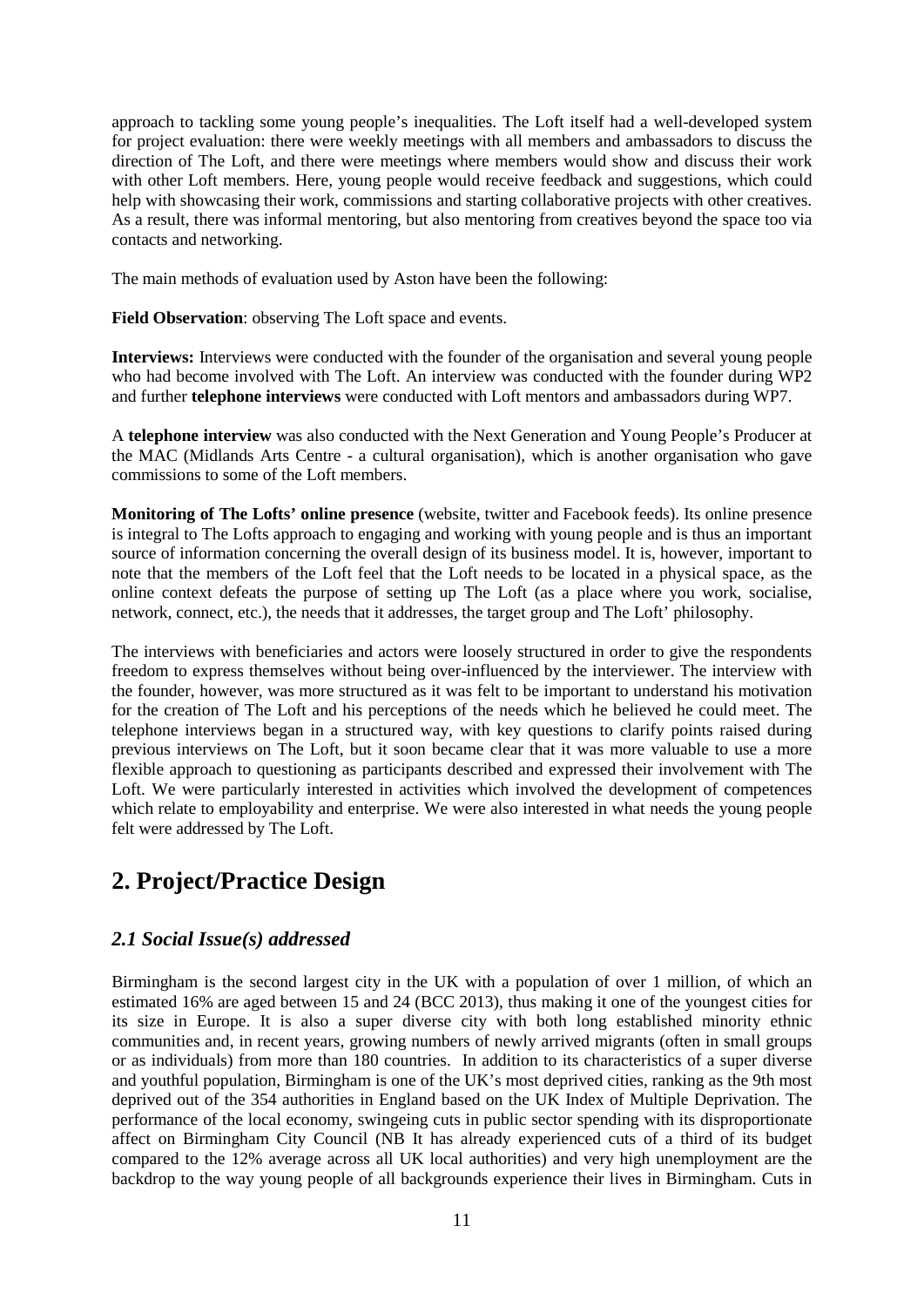welfare, housing, educational support and tighter regulations, relating to claiming unemployment benefits plus zero hours or part-time contracts, have created a climate of uncertainty amongst many young people.

In 2012, it is estimated that nearly a quarter of  $15 - 24$  year olds were unemployed and in June 2013, the seasonally adjusted youth unemployment rate was 19.8%, compared to 11.1% for the UK as a whole. Many of these young people were – and still are - concentrated in areas of high deprivation close to the city centre. There are also, however, pockets of high youth unemployment in the outer suburbs where traditional manufacturing had declined or disappeared in previous recessions and there are few opportunities for employment for anyone in the area, particularly for young people with low skills and social competences. In our research for WP3, we heard accounts from a range of stakeholders about services for young people being reduced and becoming fragmented as a result of government spending cuts, realignments of power and introduction of new policies targeting young people's employability as opposed to social welfare per se. All this at the time of greatest need for support of both vulnerable young people with poor social competences and educational attainment and those with higher level skills and competences. Furthermore, research in Birmingham with young people has revealed a lack of connection between those living in deprived parts of the city with other areas of the city and particularly the city centre (Birmingham Social Inclusion Process, 2013). Young people also complained of the negative images portrayed about them by and within statutory organisations and the media leading to a lack of trust and a distancing of them from those in authority.

*Amongst the many inequalities that young people are facing, in this context, there are two predominant themes:*

- *Structural causes***:** high levels of unemployment and the lack of employment and training opportunities; poor levels structural support for creative/arts-based practices/initiatives; cutbacks in social welfare support;
- *Individual causes:* Lack of social and emotional competences; lack of self-confidence and self-belief; not knowing where opportunities are; lack of positive personal support structures arising from family, community or peer networks; distrust and distance from those with power.

*The main issues targeted by The Loft are (see also 2.2 'Main aims of The Loft'):* 

- 1. **Support** for young people who are aiming **for 'alternative' ways to get ahead**, with sufficient competences and/or social support;
- 2. **Motivated to integrate** into mainstream society **but in need of support**, guidance and recognition to build self-esteem;
- 3. Young people in the creative industries graduating from University but **unaware of pathways or lacking networks** to support their career in the creative industries.

## <span id="page-11-0"></span>*2.2. Project goals and plans*

#### *Context:*

'The Loft' pop-up was a space where creative young people could showcase, promote and exhibit their work (at the front of the space). The Loft was located in a disused space in The Square Shopping Centre within the city centre, were creatives could use the space to showcase their work and connect with other creatives and members of the general public. The Loft provided workspace for 86 young people and held over 15 exhibitions, reflecting its commitment in opening space to inspire young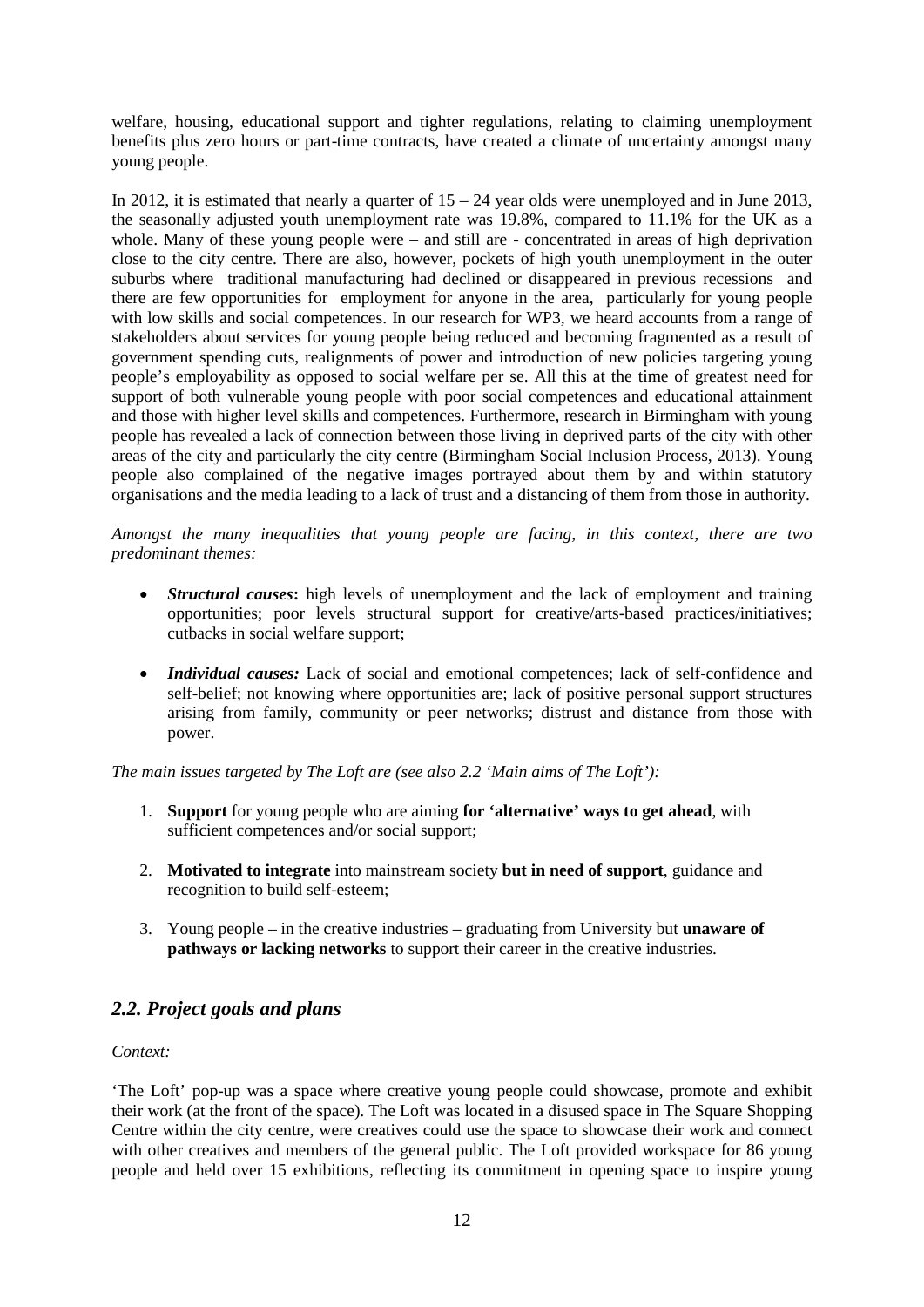creatives to do it for themselves and together as a collective. The space also provided workspace for 86 individuals, meaning that artists and creatives had a central location in the city centre where they could work. The Loft provided support and space for the aspirational, creative and emotional needs of young people, particularly supporting young people in the creative industries. The Loft offered creative people, artists and designers a place to work and showcase their creativity beyond their bedroom and coffee shops. The Loft became a co-working creative, flexible and affordable workspace for fashion designers, illustrators, writers and poets. The Loft targeted young people who were aiming for 'alternative' ways to get ahead. Young people targeted needed to develop sufficient competences and/or social support. Thus, young people targeted by The Loft were motivated in integrating into mainstream society but in need of support and needed to develop networks.

The founder of The Loft (architect graduate – man, early 20s, self-employed) identified that young creatives needed a space where they could meet likeminded others to network and have opportunities to collaborate or obtain work. Apart from meeting in coffee shops and individuals creating work in their bedroom, there was no (affordable) space for them to meet other creatives or to base their work. They wanted to be in the city centre. He identified that young creates wanted to base themselves in the city centre as they felt more opportunities would arise there. The Loft enabled young creatives to network across the city and spreading awareness of (attainable) opportunities for young creatives in the city centre. The Loft opened space for signposting creatives / entrepreneurs to other creatives / entrepreneurs who had applied for funding before and could offer advice as to how to write a proposal, etc. The Loft was a pop-up arts space in The Square Shopping Centre in the city centre, were creatives could use the space to showcase their work and connect with other creatives and members of the general public (emphasising community cohesion). The Loft provided workspace for 86 young people and held over 15 exhibitions, reflecting its commitment in opening space to inspire young creatives to do it for themselves and together as a collective.

The founder of The Loft (architect graduate – man, early 20s, self-employed) expressed that: *'I come from an Architecture background, so I'm interested in the use and re-purpose of spaces. I found that when artists come out of University they are independent and can't just go straight into work, so I wanted to create a space to support and incubate young creatives, where they can develop and be supported by like-minded people. This wasn't happening affordably in Birmingham, there weren't affordable spaces, whereas in The Loft space they could get exposure. Also, Birmingham city centre is very commercial and doesn't show the true heart of the city. When I was at University I didn't know about the creative scene in Digbeth so I wanted to create something totally different in the city centre as there aren't many independent creative spaces.'*

The Loft's main target group are those who are:

- 1. Graduates (university or college level), recent graduates (university level), or have some experience / interest in the creative arts scenes (graphic designers, fashion designers, illustrators, artists, etc.).
- 2. In need of affordable space (including facilities such as daylight, a washbasin and free Wi-Fi) to suit their job needs and for exposure for their creative pursuits.
- 3. Highly skilled but do not have networks or experience in showcasing their work or successfully obtaining commissions to sustain an independent living.

Main aims of The Loft:

- 1. To **increase** young people's **social capital**;
- 2. **Accessibility:** affordable city centre work-spaces for artists and other people in the creative industries;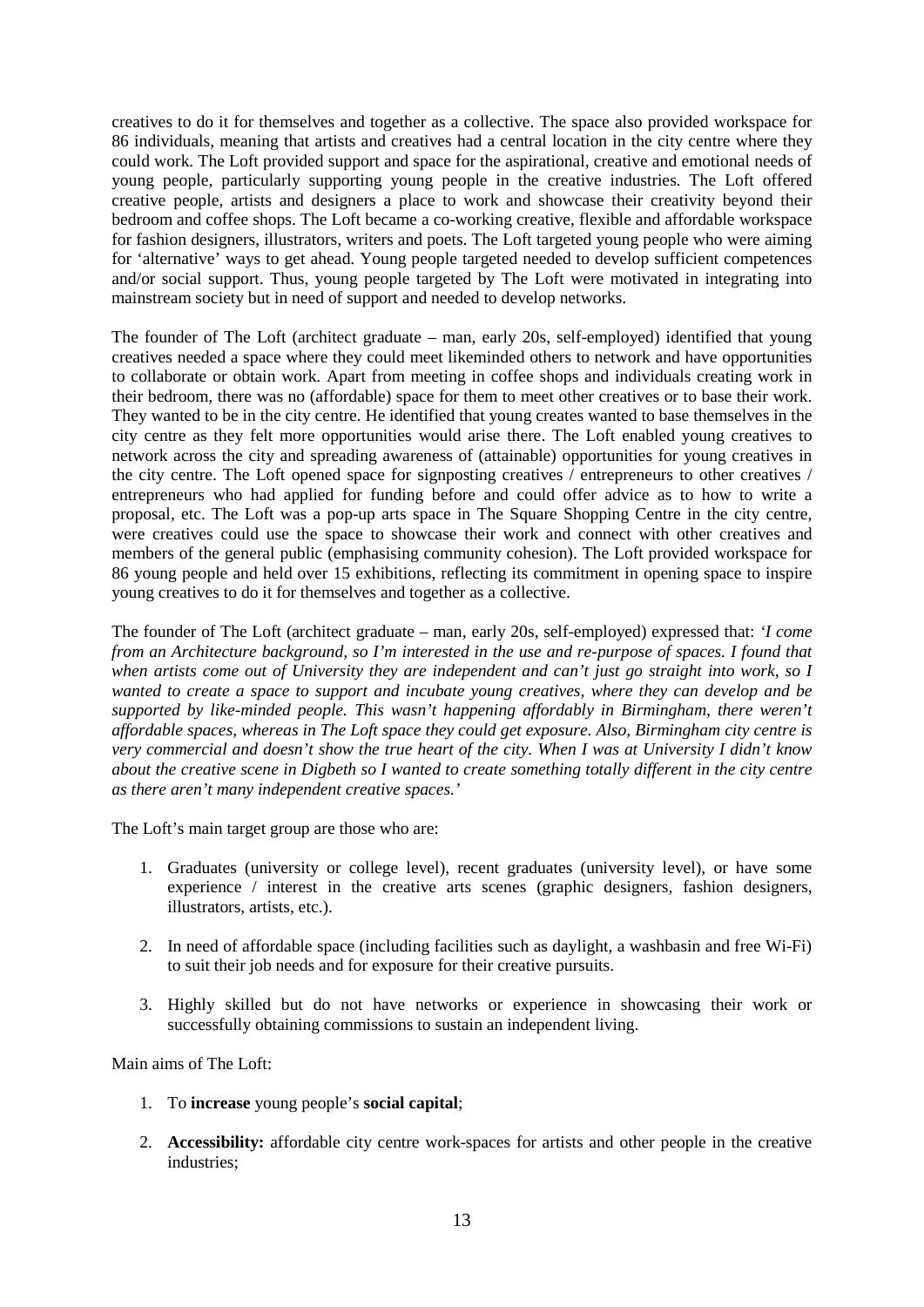- 3. **Accessibility:** opportunities to network, showcase work, collaboration, work-experience with other creatives, support when bidding for commissions, obtaining commissions through support and mentoring with other members. The objectives and dreams become accessible and in reaching distance for young people;
- 4. **Offering opportunities** to showcase work, to build networks and to generate business;
- 5. **Empowerment:** developing ambition, self-belief, competences and social networks;
- 6. **Developing networks and increasing exposure**; developing networks of support and knowledge to increase employability and skills. Through developing networks and competencies, there is greater exposure of young people's work;
- 7. **Improving employability** and self-efficiency when going it alone;
- 8. **Building positive relationships** with cultural, educational and other organisations, which may have been out of reach – or perceived to be out of reach – due to lack of **networks and exposure**. This also included bridging gaps between disadvantaged young people and institutions. The Loft sees itself as brokering between the arts and the community.

#### *Recognising and responding to gaps:*

The founder of The Loft (architect graduate – man, early 20s, self-employed) saw a gap in present services, where young people – outside more traditional employment and training pathways (i.e. outside the formal job creation/welfare support services) – were seeking to 'go-it-alone' and survive in the labour market. The lack of support (from official services, etc.) for alterative employment pathways meant that there was a lack of alternative support or approaches (e.g. arts-based experiences) to assist young people in personal development and the acquisition of social competences and skills. The Loft sought to rectify this. Creating a platform and workspace to enriching participants' ideas and sustainability plans, meant that young people's talents were developed through interacting with other creatives. Opportunities for employment or commissions were also opened up through connections and visibility within The Loft space to external people, groups, NGOs and other cultural institutions (like the MAC). Evidence of opportunities arising from The Loft include:

- 1. Artist residencies (the space facilitating a city based project of the people in Birmingham);
- 2. A two-week pop-up vintage shop (a final year degree project by an undergraduate at BCU) which raised money (nearly £1000) for charity;
- 3. The development of an ethical brand;
- 4. Funding obtained by some artists / creatives through their involvement at The Loft;
- 5. Artists hosting sell-out life drawing sessions;
- *6.* Giving opportunities and a platform: (e.g.) the founder of The Loft (architect graduate man, early 20s, self-employed) expressed that a: *'[male, early 20s, self-employed] did an exhibit at The Loft. 'He got huge hype and exposure and a partner Church in Australia paid from him to go out and show them how to build and exhibition. Also a community has been built. For example, I helped [woman, early 20s, self-employed] set up links to fund her first collection. These links are still maintained over Facebook but a physical space is still necessary. We can't grow without that physical space.'*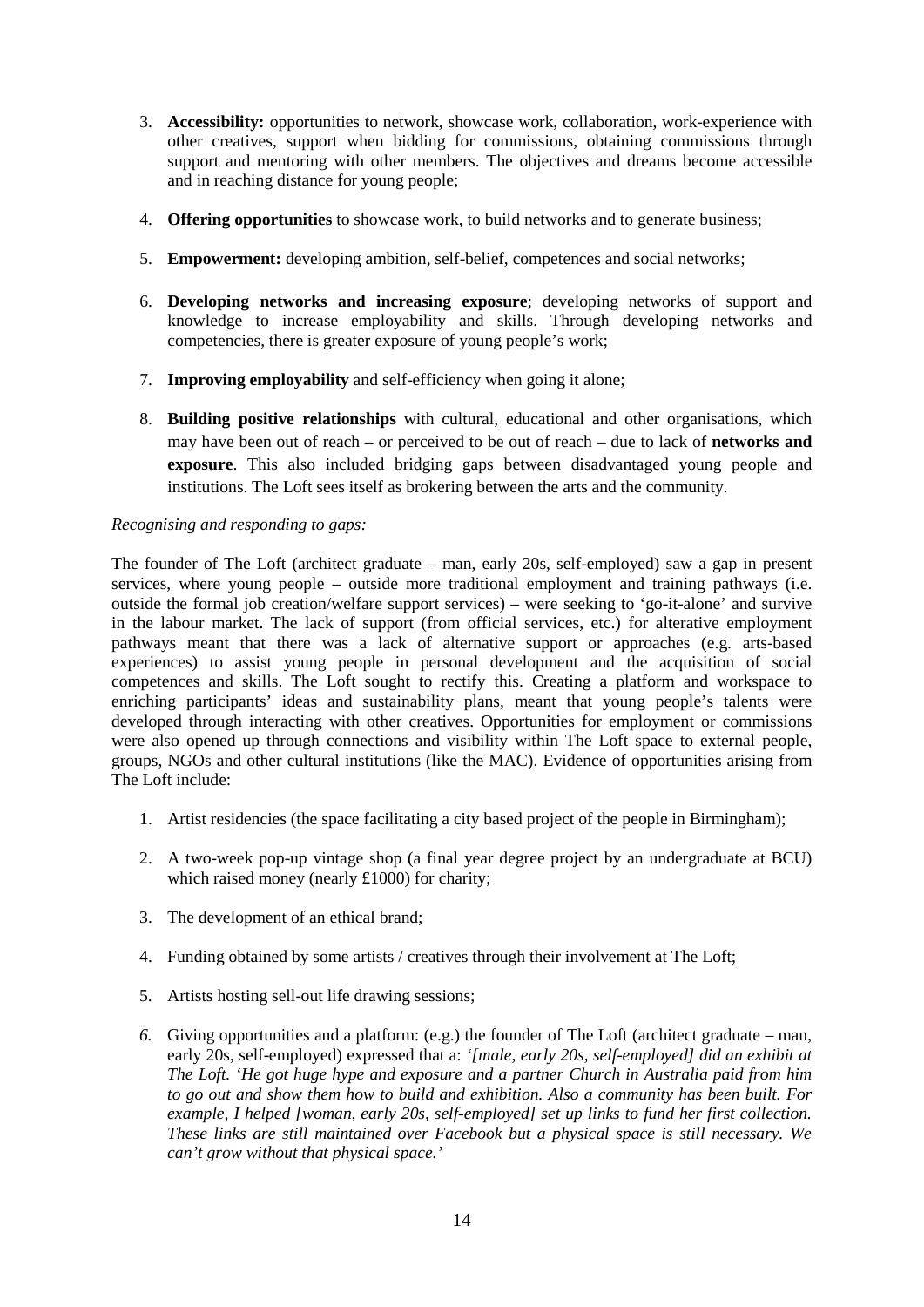#### *Philosophy, core beliefs and values:*

#### See previous section.

'The Loft' is a project aimed at aiding Birmingham's aspiring creatives and designers. The Loft aimed to build a community of young creatives who were collectively responding to austerity measures and the lack of support for alternative career pathways from formal institutions. The Loft addressed employability and offered accessible space where young people could increase skills and competencies when wanting to be part of the creative industry. The Loft was created to address the immediate needs of young creatives in the city, which included art and design graduates who wanted jobs in the creative industry or wanted to work freelance.

Mentoring and support was a key component that The Loft wanted to address, particularly in relation to supporting young creatives after they manage to gain financial assistance. Networks of support and opportunity for and by young people open up new possibilities. Developing connections and trust between other young people, but also, those in authority, means that the 'real' creative 'fabric' of Birmingham is given more visibility. For young people, formal institutions (like the city council) are perceived to be disinterested in their creative pursuits, resulting in young people having to explore other pathways (for funding etc.) to sustain their pursuits and aspirations. It was believed that the creative arts and (small scale) pop-ups are already discriminated against, resulting in the restriction of funding opportunities. The Loft engaged in building trust between disadvantaged young people / young people wanting to be part of the creatives and those in authority. There was a need to find communities/networks to support young people to enable them to move outside their zones of familiarity in order to improve their chances of economic and social self-sufficiency. This is enabled through exposure and opportunity for art / creative graduates through sharing a communal space with other creatives.

#### *The above sections connect with two of the three dominant themes expressed in WP3:*

- 1. *Bridging social and physical distances* between young people and institutions (like the City Council), between artists and community, and between other creatives / social entrepreneurs. Enabling young graduates and creatives to work in the city centre (beyond the neighbourhood) and develop contacts / skills / employability.
- 2. Developing new forms of togetherness a collective enterprise sustained by and for young people.

#### *What The Loft has achieved:*

- 1. Stimulating and enabling entrepreneurship; self-sufficiency, co-creation; "communing";
- 2. Empowerment: developing ambition, self-belief, competences and social networks;
- 3. Bridging gaps: between disadvantaged young people and Local government (City Council)
- 4. Other: improving employability. This is via exposure, mentoring, support, sharing knowledge (including calls for proposals, pitches and funding opportunities) and team-working skills. Examples of The Loft improving employability include: wanting to specialise through further education (MA – postgraduate course), and commissions and funding obtained via external companies from seeing work at The Loft.

**Other:** Building relationships with cultural and other organisations, building relationships between young people and institutions/older generations, bridging the gap between the arts and the local community.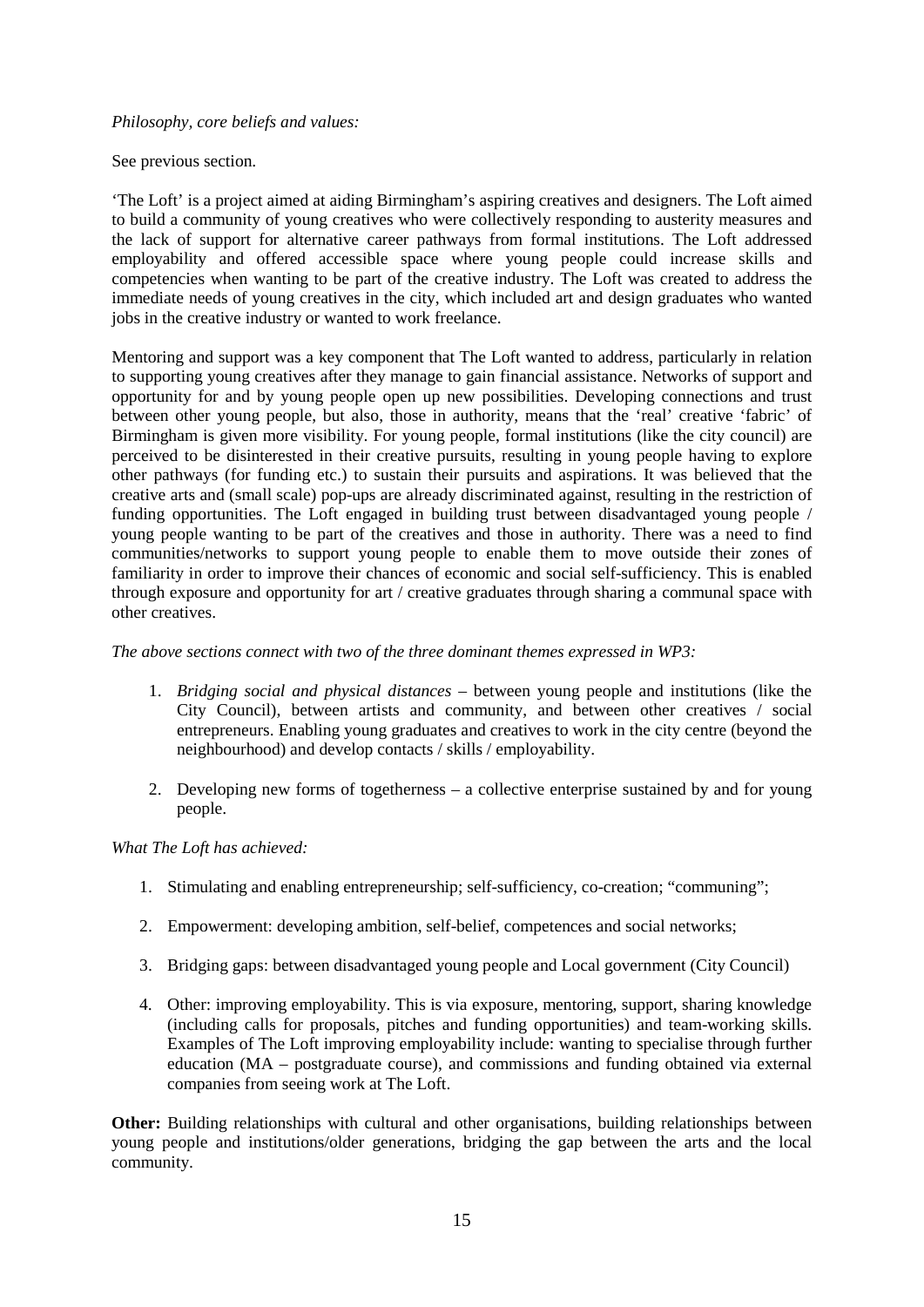## <span id="page-15-0"></span>*2.3 Competences and resources required*

The personnel involved at The Loft are working on individual projects, but they may collaborate with others at the Loft, and they may also help with promoting events, looking after the front of the shop / exhibition space, and online presence. The personnel involved at The Loft have a range of skills and most have graduated with degrees, but do not necessarily a great deal of experience in the types of event which they may be called on to design, organise, promote and run. They may not have the experience of exhibiting work, having networks or have experience in writing a pitch for a client / commission beyond the university context. Some members may have experience or they know someone who can mentor others, e.g. through the processes of pitching or are aware of calls for proposals. Skills and knowledge are shared, creating an environment of support which tries to benefit all members. There is peer-to-peer learning, but professional contacts and networks are also used (such as the MAC – a cultural organisation - commissioning work) to open opportunities that they would not have had if not being involved with The Loft. The young people are motivated to learn from others and actively improve their professional practice and add to their skills-base. Very little is specified regarding competencies, but most of the young people have had experience or (higher) qualifications in the arts or creative programmes. Having a degree is not necessary, but creative skills in the broad areas of art and creative industry were needed to fit the context of what The Loft represented. There is a stress on the young participants' interests and readiness to engage with others.

*Other resources that are required include:* affordable space to work (in the city centre), the immediacy of the space, the rent including utilities, good lighting (important for illustration, art, etc.), running water and sinks (for washing equipment / brushes, etc.), social media presence and skills in event management (creating flyers, managing events, circulating opportunities, commissions and events). Individuals at The Loft earned income through being commissioned to run projects e.g. workshops, creating promotional material for events at the MAC (a cultural organisation), etc.

### <span id="page-15-1"></span>*2.4 Degree of organization*

The practice was conceived as an 'on the ground' approach in terms of project design and initial implementation as it was responding to a gap in support for individual young people seeking to become self-sufficient through the deployment of their creative skills. It operates, therefore, mainly at the micro level focusing both on young people in Birmingham with creative skills and ambitions to become freelancers in its cultural sector. The Loft targets young people who are disadvantaged by the educational degree or creative pathway they have chosen. The Loft also operates at the meso level as it liaises with a range of institutional, educational, private and not-for-profit stakeholders engaging young people who want to develop their career in the creative industries, but have no experience or contacts beyond their university degree or educational background.

The Loft is primarily aimed at developing skills (exhibition and curation, events management, pitching, networking) and giving exposure and opportunity to recent graduate artists, particularly those who are finding it difficult to enter the labour market when seeking to use their creative skills and interests as an alternative pathway to employment. The Loft is a space that enables like-minded creatives to work in the same space, away from their bedrooms or coffee shops, giving them a sense of purpose and place in the city, but also giving them a change to flourish in a supportive environment. The immediacy of space, accessibility (in the city centre and affordable), being youthled and the independent factor makes The Loft appeal to young people who may feel they are not experienced enough to fit the requirements for a permanent ('steady') job in the creative industry, feel they have little exposure to ensure a livelihood being a freelancer, or not confident enough to approach organisations and companies to pitch an idea or respond to a call for pitches. The Loft, therefore, is a project aimed at aiding Birmingham's aspiring creative and designers. The Loft aimed to build a community of young creatives who were collectively responding to austerity measures and the lack of support for alternative career pathways (addressing employability and increasing skills and competencies of young people in or wanting to be part of the creative industries). The Loft was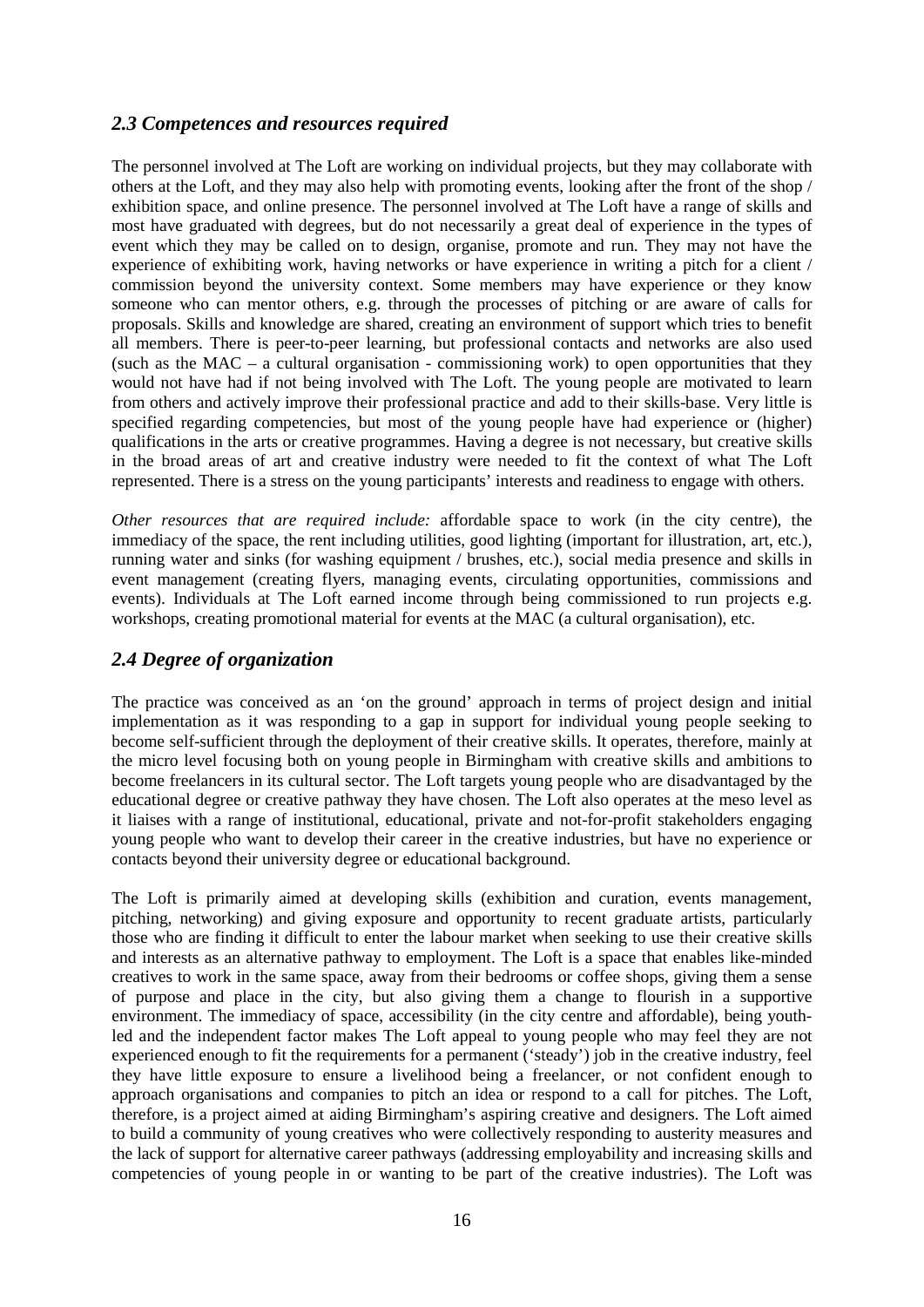created to address the immediate needs of young creatives in the city, which included art and design graduates who wanted jobs in the creative industry. Please refer to the seven points on page 9/10 and the six points on page ten (section 2.2) to further explain the organisation and the impact of working at The Loft for the young people.

### <span id="page-16-0"></span>*2.5 The logic of intervention*

Please refer to the above sections.

### <span id="page-16-1"></span>*2.6 Transfer adaptations*

The Loft has the potential for transferability because it directly addresses inequalities creatives face when finding space and sustainable income to maintain their alternative career pathway (nontraditional). The Loft is one of CIitispyce's projects which has successfully crossed borders. The founders aim for The Loft appealed to the team in Elefsina, Greece, particularly as The Loft transformed un-used space in the city centre in Birmingham into studios filled with a mix of artistic people and linked by a community of collaboration and support. In turn, The Loft inspired the team in Elefsina to bring the idea to Greece. With the help of the founder of The Loft, they developed the 'Shelter of Ideas' which is now seeking to fill gaps left by cuts, helping young people find their feet and joining forces with Local Authorities in Elefsina's bid for European Capital of Culture. 'Shelter of Ideas' team stated that *'some of the reasons we set up the 'Shelter of Ideas' were the fact that Elefsina has a cultural legacy from Ancient times. Also in modern times there was a flow of people from different cultural backgrounds who came to Elefsina to seek employment. As a result we imagined a place where young people with different background and different culture will join together to discuss, work and create. Another important factor was that this idea is innovative within our region. There are not any other youth centres nearby especially for young artists. The only similar existing facility is a municipal cultural centre but due to the economic crisis it is not working at its full capacity. A lot of activities have been discontinued because of the lack of funds.'* Much like The Loft, the 'Shelter of Ideas' not only bridged / filled gaps, but enabled young people to direct their own employment pathway without having to rely on the job centre, which did not help them anyway in pursuing a career in the creative industry. The Loft offered a space where young people / creatives could be inspired and not lose their individuality in their pursuit of a career reflecting their passions. The flexibility of The Loft and its ability to create a working space to respond to the economic crisis, which enabled young people to create their own employment opportunities. A success factor for this transferability is that the premise of The Loft and, indeed, the Shelter of Ideas, is being youth led. Young people create and own The Loft / the Shelter of Ideas. The space being made for young people, by young people makes young people feel that they belong in the space and that it is owned by them. Created by and for young people, increases the appeal for young people to engage and participate in the space, making it their own.

## <span id="page-16-2"></span>**3. Organisational context of implementation**

#### *History:*

The Loft was founded by a graduate architect (man, early 20s, self-employed) from Birmingham City University (graduating year: 2012). He was interested in the use and re-purpose of spaces and felt that there was a need for affordable space to support young creatives to develop after graduating from University. He identified that when artists come out of University, they can find it very difficult to become freelance, to get exposure, to find affordable space to be with likeminded people and to work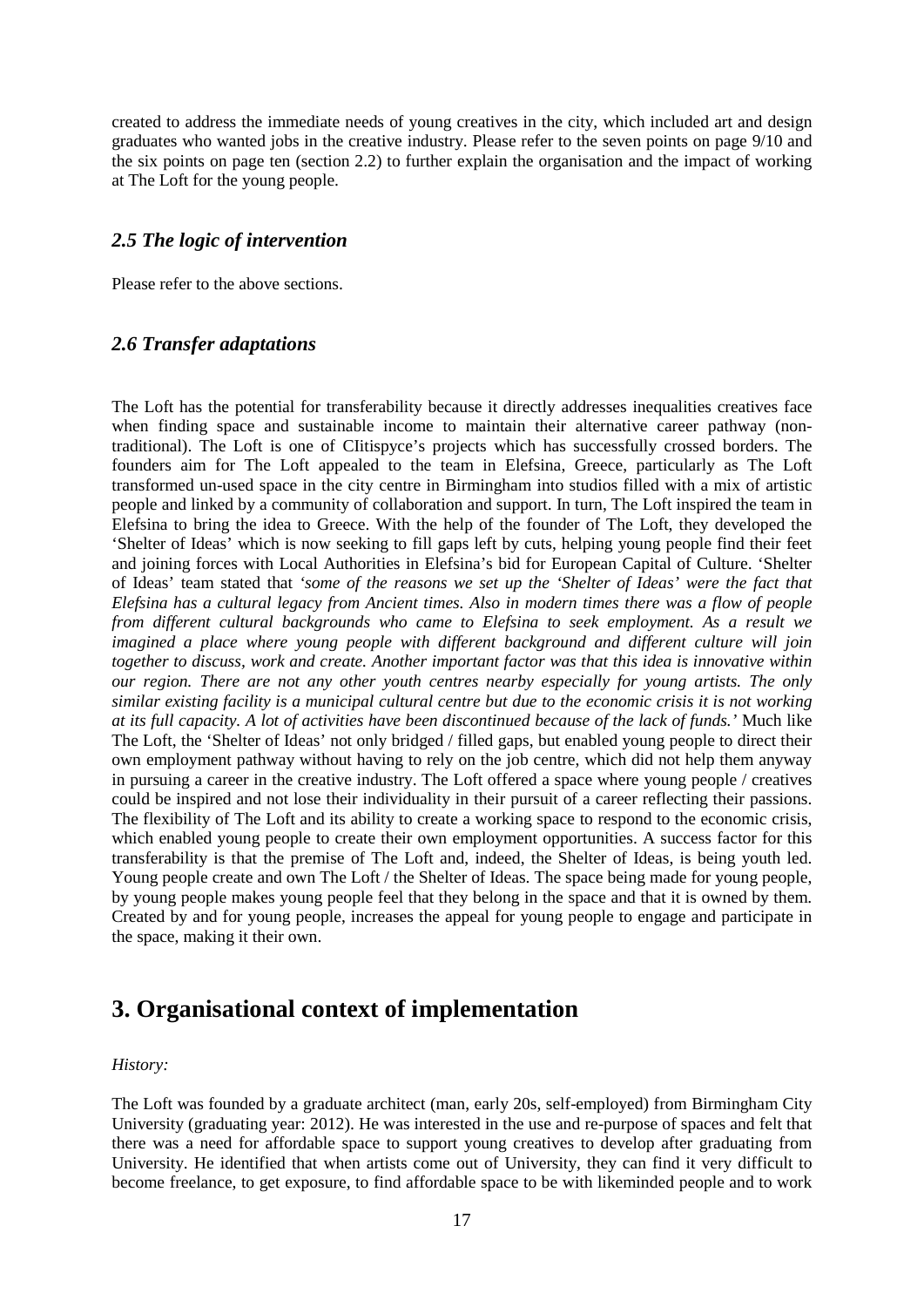in city centre space, and to develop networks. The Loft framed itself as being an independent creative space where artists could get support and exposure, but also the space showcased the *'true heart of the city.'* The founder of The Loft stated that: *When I was at University I didn't know about the creative scene in Digbeth so I wanted to create something totally different in the city centre as there aren't many independent creative spaces.'* The concept of The Loft was first of its kind in Birmingham. It was important for The Loft to connect creatives and artists with one-another, and make more creatives and artists aware of opportunities in the city. Networking and sharing opportunities / calls for commissions were facilitated through: emails, face-to-face discussions, people dropping into The Loft space, and The Loft member and ambassadors going to external events. The Loft is a project aimed at aiding Birmingham's aspiring creative and designers. The Loft aimed to build a community of young creatives who were collectively responding to austerity measures and the lack of support for alternative career pathways. Thus, The Loft addressed employability, through increasing skills and competencies of young people in or wanting to be part of the creative industries. The Loft was created to address the immediate needs of young creatives in the city, which included art and design graduates who wanted jobs in the creative industry or wanted to be freelance, but did not know how to realise this and needed support / guidance.

The Loft provided space, opportunity and informal (bottom-up) networks for young creatives and social entrepreneurs in Birmingham. The aim of The Loft was to open opportunities for young graduates who were finding it difficult to obtain a job after graduation and also artists struggling to gain commissions. The young creatives were aiming for 'alternative' ways to get ahead, but were struggling to find cheap space in the city centre to base their work and to showcase their skills / arts based practice / innovations. Creatives and social entrepreneurs were motivated for integration into mainstream society but in need of support (financial, physical space, networks) to realise and sustain alternative / non-traditional career pathways to employment. The showcasing of young people's creative work and events at The Loft enhanced the quality and use of the space. Shoppers and passersby also engaged in the space to view work, to offer commissions and for the wider community to engage with events at The Loft, such as life drawing classes (see section 2.2 under 'Recognising and responding to gaps'). The neutral space of The Loft and the flow of people in and through the space enabled a variety of communities to converge and mix.

The Loft places a large emphasis on the idea of collaboration and sharing best practice, skills, contacts and opportunities. The Loft acting as the brokers in the process of all the projects, by combining all of the differing individual designers into one body. It is important to note that young people in The Loft were not paid by The Loft, nor were they formally 'working for' The Loft. The Loft was not an agency, and although the Loft enabled young people to have a collective sense of support and togetherness, individuals were using the space to pursue their own careers and goals. The collective unit meant that individual actors were also involved in running, maintaining and promoting The Loft, as well as actively working on their own careers. The Loft believed they could create a strong platform and opportunity for creatives, by working as a community to tackle and overcome barriers between the Arts and the general public in Birmingham. This was a collective effort, specifically due to shared inequalities. The Loft places a large emphasis on the idea of collaboration and sharing best practice, skills, contacts and opportunities. The Loft acting as the brokers in the process of all the projects, by combining all of the differing individual designers into one body. The collective unit meant that individual actors were also involved in running, maintaining and promoting The Loft. The Loft believed they could create a strong platform and opportunity for creatives through working with the community to tackle and overcome barriers between the Arts and the general public in Birmingham.

The Loft's main target group are mainly graduates (graphic designers, fashion designers, illustrators, artists, etc.) who – after graduating – want to continue their careers in the creative arts scenes and industry. The Loft identified that young graduates were in need of affordable space (including facilities such as daylight, a washbasin and free Wi-Fi to suit their job needs). Although the graduates were highly skilled and educated, they did not possess extensive networks, their work had no real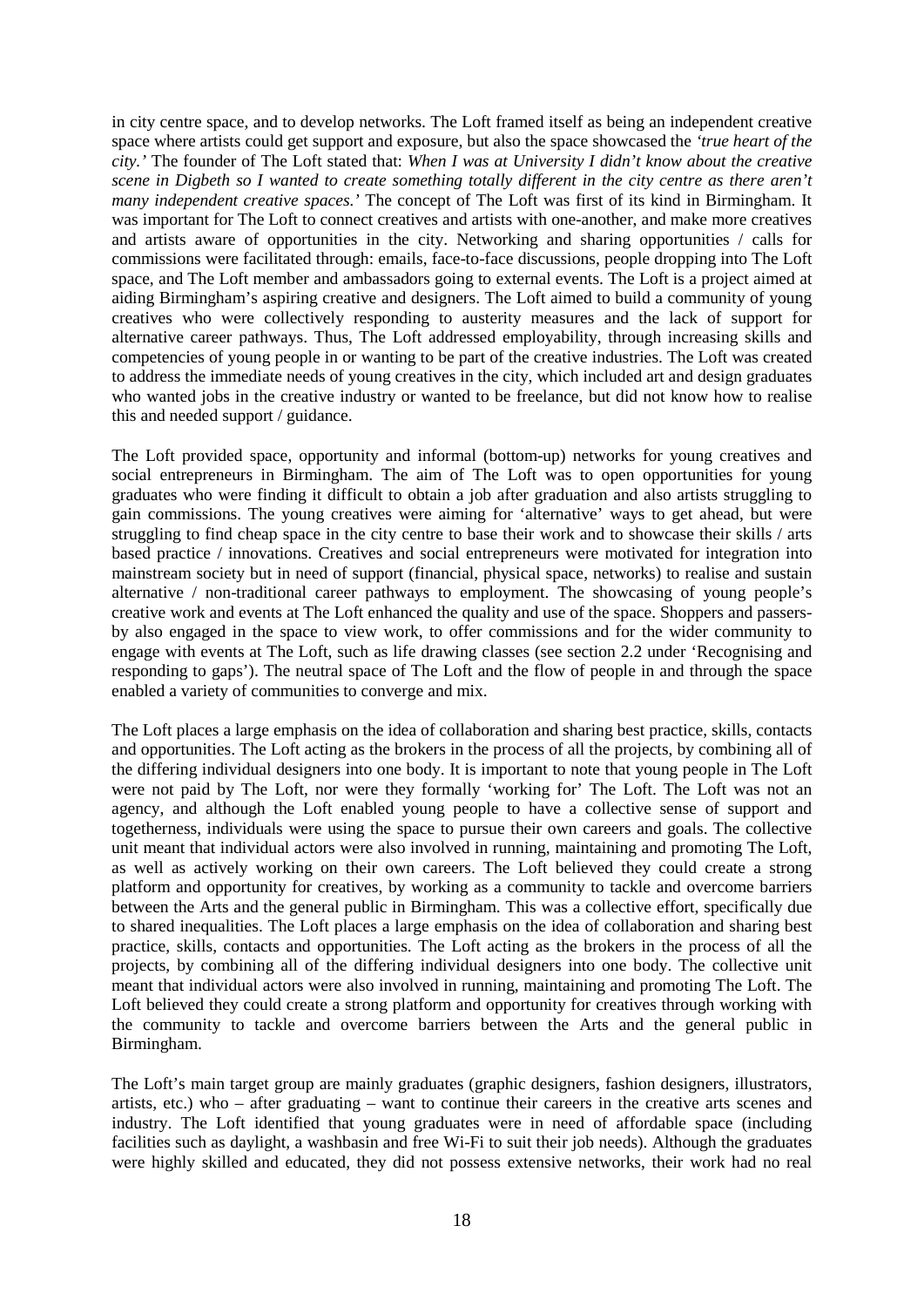exposure beyond the university, they had little experience in showcasing their work in varied settings, and they were not fully prepared successfully obtaining commissions to sustain a living.

#### *Philosophy, core beliefs and values behind The Loft:*

'The Loft' is a project aimed at aiding Birmingham's aspiring creative and designers. The Loft aimed to build a community of young creatives who were collectively responding to austerity measures and the lack of support for alternative career pathways (addressing employability and increasing skills and competencies of young people in or wanting to be part of the creative industries). The Loft was created to address the immediate needs of young creatives in the city, which included art and design graduates who wanted jobs in the creative industry or wanted to be freelance.

The founder [architect graduate – man, early 20s, self-employed] stated that: *'if you train to be a lawyer or something similar, you can often step straight into a job. That's not the case for designers and artists who have to find their own pathway and go freelance. And they can't just do their work anywhere as they need somewhere they can design and draw and experiment. I felt there was a lack of support for people going on that journey so I wanted to help bridge the gap with something of a DIY gallery and workshop.'*

The Loft provided space, opportunity and informal (bottom-up) networks for young creatives and social entrepreneurs in Birmingham. The aim of The Loft was to open opportunities for young graduates who were finding it difficult to obtain a job after graduation and also artists struggling to gain commissions. The young creatives were aiming for 'alternative' ways to get ahead, but were struggling to find cheap space in the city centre to base their work and showcase their skills / arts based practice / innovations. Creatives and social entrepreneurs were motivated for integration into mainstream society but in need of support (financial, physical space, networks) to realise and sustain alternative / non-traditional career pathways to employment. The showcasing of young people's creative work and events at The Loft enhanced the quality and use of the space. Shoppers and passersby also engaged in the space to view work and to offer commissions. The neutral space of The Loft and the flow of people in and through the space enabled a variety of communities to converge and mix. The Loft places a large emphasis on the idea of collaboration and sharing best practice, skills, contacts and opportunities. The collective unit meant that individual actors were also involved in running, maintaining and promoting The Loft. The Loft believed they could create a strong platform and opportunity for creatives through working with the community to tackle and overcome barriers between the Arts and the general public in Birmingham.

The core beliefs and values behind The Loft included the need to increase young people's social capital, to develop their experience in the creative art scenes and creative industries, and to increase their awareness of opportunities. The Loft believed in accessibility and immediacy of space for young creatives who wanted to work in a collaborative and creative working environment with likeminded others. The Loft had 86 spaces for individuals to work and individuals were charged £50 a month (included electricity, free Wi-Fi, running water and good light), which is a fraction of the cost of spaces at other locations where individuals would be charged roughly £300 a month (not including utilities, etc.).

#### *The core beliefs and values also include:*

- **Accessible Spaces:** affordable city centre work-spaces for artists and other people in the creative industries;
- **Accessible Opportunities:** opportunities to network, showcase work, collaboration, workexperience with other creatives, support when bidding for commissions, obtaining commissions through support and mentoring with other members;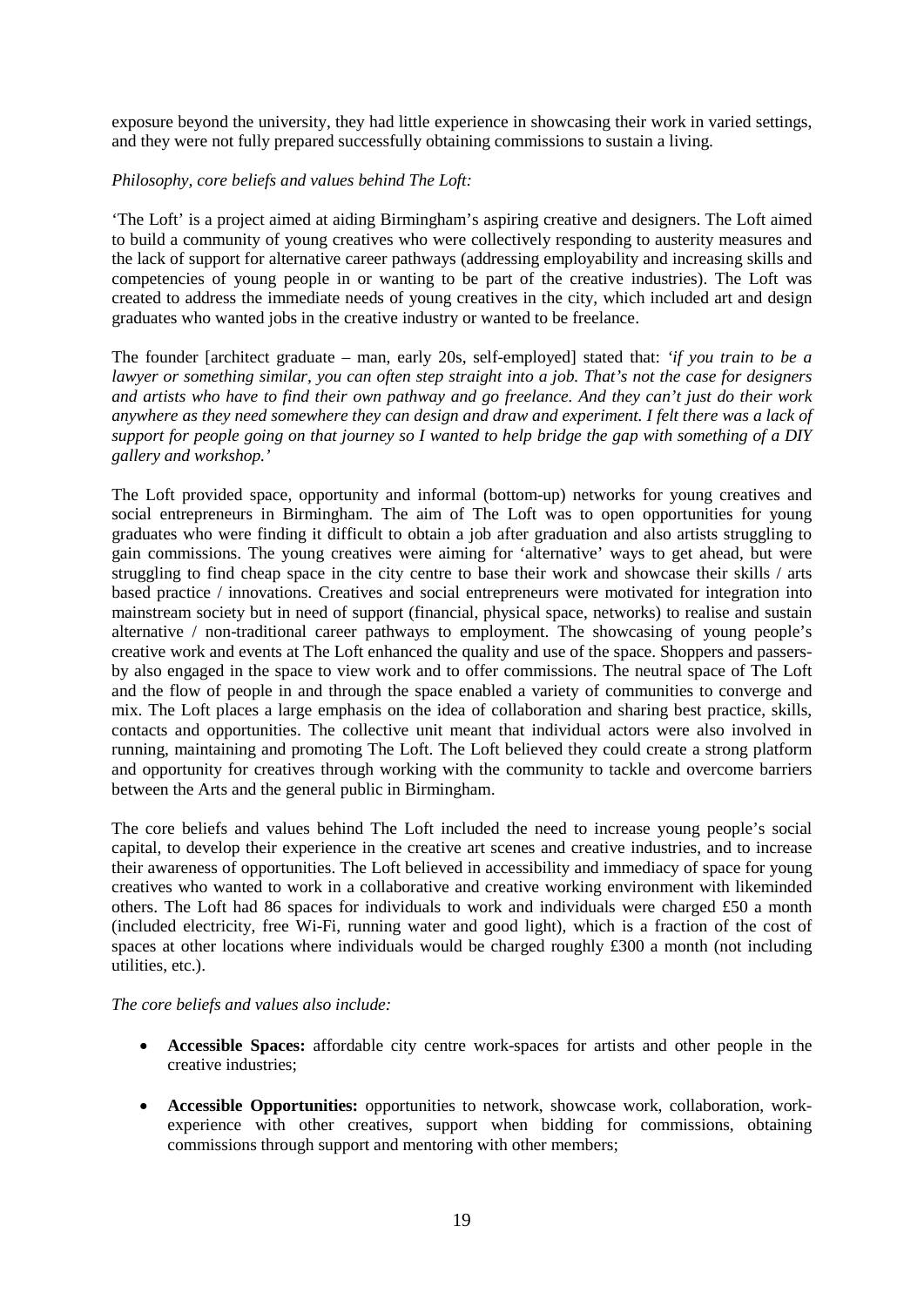- **Exposure:** to showcase work, to build networks and to generate business:
- **Empowerment:** developing ambition, self-belief, competences and social networks;
- **Improving Employability:** developing skills, knowledge, networks and exposure for selfefficiency when going it alone;
- **Building Positive Relationships:** with cultural, educational and other organisations, which may have been out of reach – or perceived to be out of reach – due to lack of networks and exposure;
- To **increase** young people's **social capital**;
- **Developing networks and increasing exposure**; developing networks of support and knowledge to increase employability and skills. Through developing networks and competencies, there is greater exposure of young people's work.

It was believed that the creative arts and (small scale) pop-ups are already discriminated against, resulting in the restriction of funding opportunities. The Loft addressed this inequality by proving a city centre platform to showcase work and for young creatives / social entrepreneurs to base themselves. The need for support networks (creatives) to support other young people and open up new possibilities and ways of thinking about themselves and the wider world. Creating a platform and workspace to enrich participants' ideas and sustainability plans. This included the need for mentoring and support after gaining financial assistance to enable sustainability: (male, early 20s, self-employed) *'I just think when giving it [funding] out to young people: guide them. You've got to walk them through it and make sure you're there for them over time.'* The need for communities/networks of support for young people to enable them to move outside their zones of familiarity in order to improve their chances of economic and social self-sufficiency. The Loft provided space for opportunity to assist young people (in creative arts scenes) and entrepreneurs in finding funding and obtaining commissions. The gaps and struggles identified by The Loft: lack of financial and emotional support off local community, city and economy. In fact, The Loft identified wider and national issues relating to differences between the educational and career pathways of young creatives, versus young people schooled in more traditional vocations and degree pathways (maths, English, sciences, law, etc.). The Loft identified that there is a lack of alternative pathways for young people not in training or employment seeking to 'go-it-alone' outside the formal job creation/welfare support services and survive in the labour market. The Loft, therefore, produced space and support to tackle the issue of the lack of alternative approaches (e.g. arts-based experiences) to personal development and the acquisition of social competences and skills;

#### *Organisation: How The Loft is constituted and structured?*

The Loft piloted **rent-free** in Priory Walk (a central city centre location in Birmingham).

*Funded by:* The Square (gave space rent-free), Live Unltd (£3,700) and Starbucks Youth Action.

#### *Revenue (during the pop-up):*

- Artists charged for using studio spaces and the space at the front of the shop (covering utility bills etc.). Artists charged for the front space.
- Desk spaces are hired out £50 a month (covered utilities).
- Publications and public events (in The Loft and commissioned to publicise other events, such as in the MAC, a cultural organisation).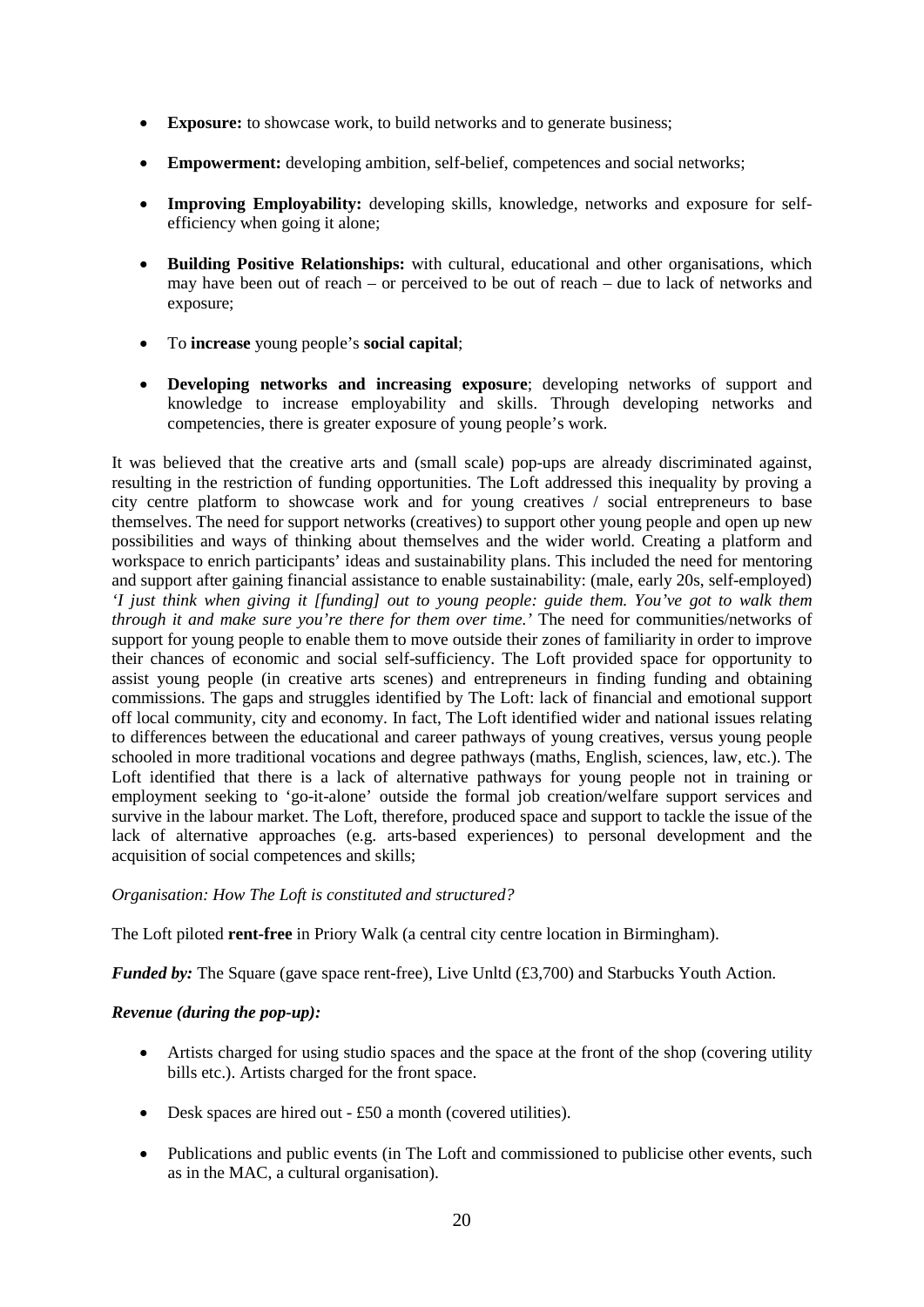Financial support for the continuation of The Loft is seen to be through arts based charities, such as The Arts Council or Awards for All (Big Lottery Fund) which funds community-based projects. They could not see the City Council funding this, but want them to at least provide space.

The founder (architect graduate – man, early 20s, self-employed) is the driving force. But creatives working in the space were responsible for driving The Loft forward (promotion, commissions, events keeping the space active, used and visible, etc.). Other creatives using the space were co-creators and co-decision-makers. Everyone involved in The Loft contributed to its development. Some members of the Loft became ambassadors for the Loft. All creatives in the space would be invited to meetings to discuss where they felt the Loft was going and which direction they felt it should go in. There were also meetings where individual members would show their work to receive feedback and advice off their peers. The Loft collective involved all actors using the space and enabled them to feel wanted and valued. This motivated individuals, brought them self-confidence, increased trust in sharing ideas and increased confidence in applying for opportunities / freelance work. Highlighted here, is engagement and empowerment, which provided a step to continue with (and enhance) other activities and practices within The Loft (such as learning, mentoring and feedback for pitch preparations, etc.

## <span id="page-20-0"></span>**4. Project implementation and outputs**

## <span id="page-20-1"></span>*4.1 Targeting of the programme*

**Main Focus When Setting up the Programme:** Right location, affordable space, maximum exposure for creatives (city centre location)

**Target Group:** The targeting of the programme has been mentioned in the above section. For some of the young people, getting involved with The Loft was through word of mouth, meeting the founder of The Loft at other events or spaces, through friends mentioning the space, and through a website advertising arts jobs. One participant stated that they found out about The Loft through a friend who had been working with the founder of The Loft during a temping job at a retail shop. They said that they then looked online to read more details about The Loft, this were interested and were actively seeking out spaces. Another participant stated that they responded to a job advert online (for an ambassador position) for The Loft and was interviewed for the position.

**Advertising and Promotion - The Loft and Loft Events:** online, social media, word of mouth, through friends, flyers (for events).

**Accessibility:** immediacy of space, affordability of renting a space, identifying as a creative / artist, opportunity for exposure and career/skill development. All members and ambassadors at The Loft were responsible for the space, the direction of The Loft and utilising the space.

**Actors:** The founder of The Loft (architect graduate – man, early 20s, self-employed) is the driving force. But creatives working in the space were responsible for driving The Loft forward (promotion, commissions, events keeping the space active, used and visible, etc.). Other creatives using the space were co-creators and co-decision-makers. Everyone involved in The Loft contributed to its development. Some members of the Loft became ambassadors for the Loft. All creatives in the space would be invited to meetings to discuss where they felt the Loft was going and which direction they felt it should go in. There were also meetings where individual members would show their work to receive feedback and advice from their peers.

• Founder (architect graduate – man, early 20s, self-employed)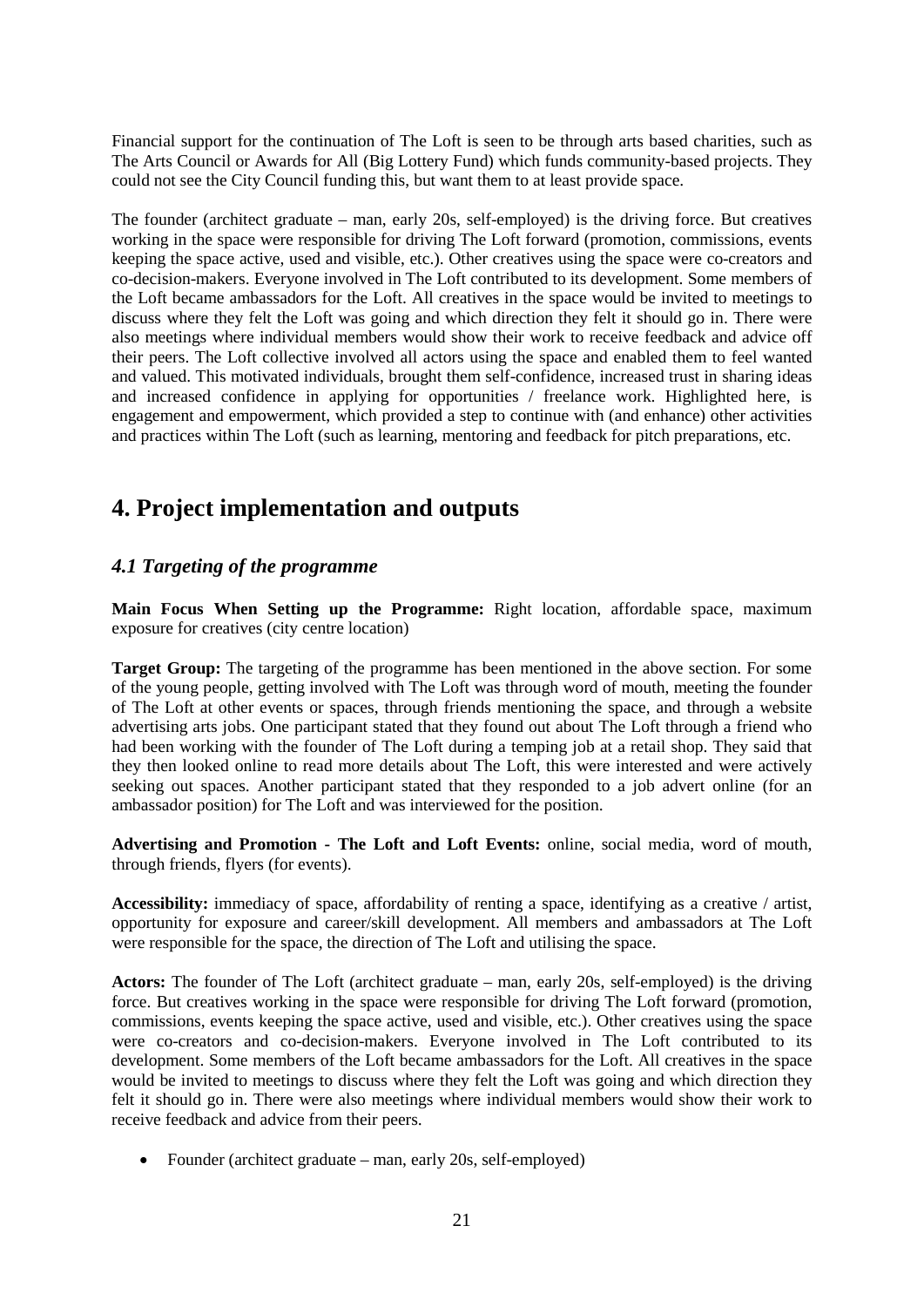- Loft members and Ambassadors
- Supported by Square (supported The Loft pop-up with a rent-free space for 6 months)
- Funded by Live Unltd (supports social entrepreneurs): £3,700
- Funded by Starbucks Youth Action (funds and supports young people wanting to make a positive impact in their community).

### <span id="page-21-0"></span>*4.2 Addressing needs*

#### **Needs Addressed by The Loft:**

For many of the young creatives working at The Loft, they felt that after University they did not know how move forward with what they wanted to do. They expressed that spaces elsewhere in Birmingham (such as in the Jewellery Quarter) was too expensive, thus out of reach for them as they did not have the finances available and felt that the money was equivalent to renting a flat. Some spaces in the city centre charged up to and over £300 a month and this did not include utilities, such as a clean working space, running water / a sink, good light (or even natural light), plug sockets (close by) and free Wi-Fi.

#### **Monitoring Success Factors:**

As stated above, the actors working in the space were responsible for driving The Loft forward (promotion, commissions, events keeping the space active, used and visible, etc.). Other creatives using the space were co-creators and co-decision-makers. Everyone involved in The Loft contributed to its development. Some members of the Loft became ambassadors for the Loft. All creatives in the space would be invited to meetings to discuss where they felt the Loft was going and which direction they felt it should go in. There were also meetings where individual members would show their work to receive feedback and advice off their peers. Being with other creatives, sharing ideas, suggesting improvements for best practice (on an individual level and for the direction of The Loft too) meant that constant and immediate feedback and monitoring enabled actors to develop and obtain opportunity. Feedback from peers indicated support on an individual level, with actors expressing that The Loft had a positive impact on their professional career. Examples of success factors, outputs and opportunities include:

- 1. Artist residencies (the space facilitating a city based project of the people in Birmingham);
- 2. A two-week pop-up vintage shop (a final year degree project by an undergraduate at BCU) which raised money (nearly £1000) for charity;
- 3. The development of an ethical brand;
- 4. Funding obtained by some artists / creatives through their involvement at The Loft;
- 5. Artists hosting sell-out life drawing sessions.

#### <span id="page-21-1"></span>*4.3 Empowerment, engagement and choice*

**Taking Part in Decision Making:** The young people involved in The Loft are directly and actively involved with decision making about the direction of The Loft (see section above). Although the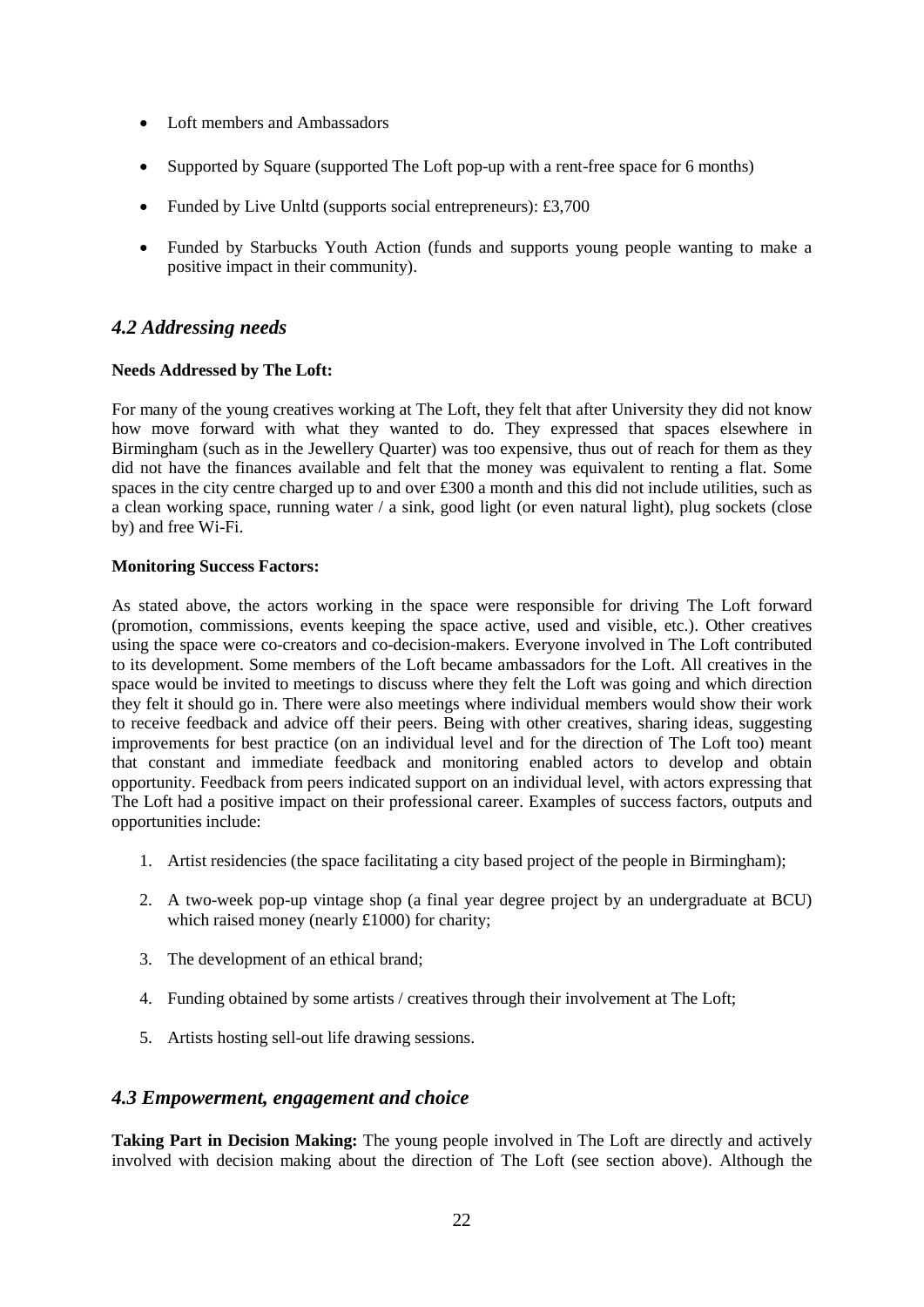activities and practices are part of the outcomes and success factors of working at The Loft, many of the practices and activities are collaborative or individual.

**Empowerment:** young people expressed that their involvement at The Loft had an impact on their confidence. The main themes that emerged in the interviews included:

- Young people feeling that their work is being recognised:
- Feeling comfortable and at ease in the space:
- Feeling confident in approaching other creatives, businesses and opportunities (for funding / commissions);
- Self-belief increased through peer support and being with likeminded others;
- Going to events with other creatives from The Loft, made it easier to interact with other people;
- Positive attitude fostered in having faith in your work and going forward with confidence;
- Lifelong friendships established feeling connected with others and feeling connected with the industry.

#### **Using opportunities:**

The founder of The Loft (architect graduate – man, early 20s, self-employed) expressed that a: '*[male, early 20s, self-employed] did an exhibit at The Loft. 'He got huge hype and exposure and a partner Church in Australia paid from him to go out and show them how to build and exhibition. Also a community has been built. For example, I helped [woman, early 20s, self-employed] set up links to fund her first collection. These links are still maintained over Facebook but a physical space is still necessary. We can't grow without that physical space.'*

There have been a **range of opportunities** generated and actively used by young people involved in The Loft (as ambassadors and members). The meetings they had to 'critique' each other's work helped in developing ideas, connections and projects. Elements of co-creation are evident here, as well as a sense of belonging and identification with a group of like-minded others. Members and ambassadors from The Loft were responsible for looking after the studio space, promotional work and marketing events at The Loft, and assisting with other artists with their projects or events. Direct and active involvement with The Loft, therefore, enabled young people to use these opportunities to develop their portfolio, develop their skills and knowledge base, and develop experience (real world experience) beyond having a degree. Supporting and spreading awareness of their individual work was also a key priority, which was supported by all members and ambassadors at The Loft. Young people use the opportunities to choose and engage themselves (see evidence below).The above and below evidence how young people themselves can take an active part in decision making about the activities/practices in The Loft (i.e.: the direction of The Loft and giving feedback to others. Also, the openness, flexibility and support of The Loft mean that individual artists and creatives can go their own way. The Loft was not seen as a formal 'collective,' as members also felt that their work had an individual quality and they were not fixed or moulded by a formal set of beliefs. Examples of the **range of opportunities** generated and actively used by young people involved in The Loft include:

1. *Developing an ethical brand [woman, early 20s, self-employed]:* through a funding partner that the founder of The Loft knew, information about a funding opportunity was forwarded to her. She had been discussing an idea with the founder of The Loft about wanting to develop an ethical brand. He had been made aware of an opportunity for funding a project that socially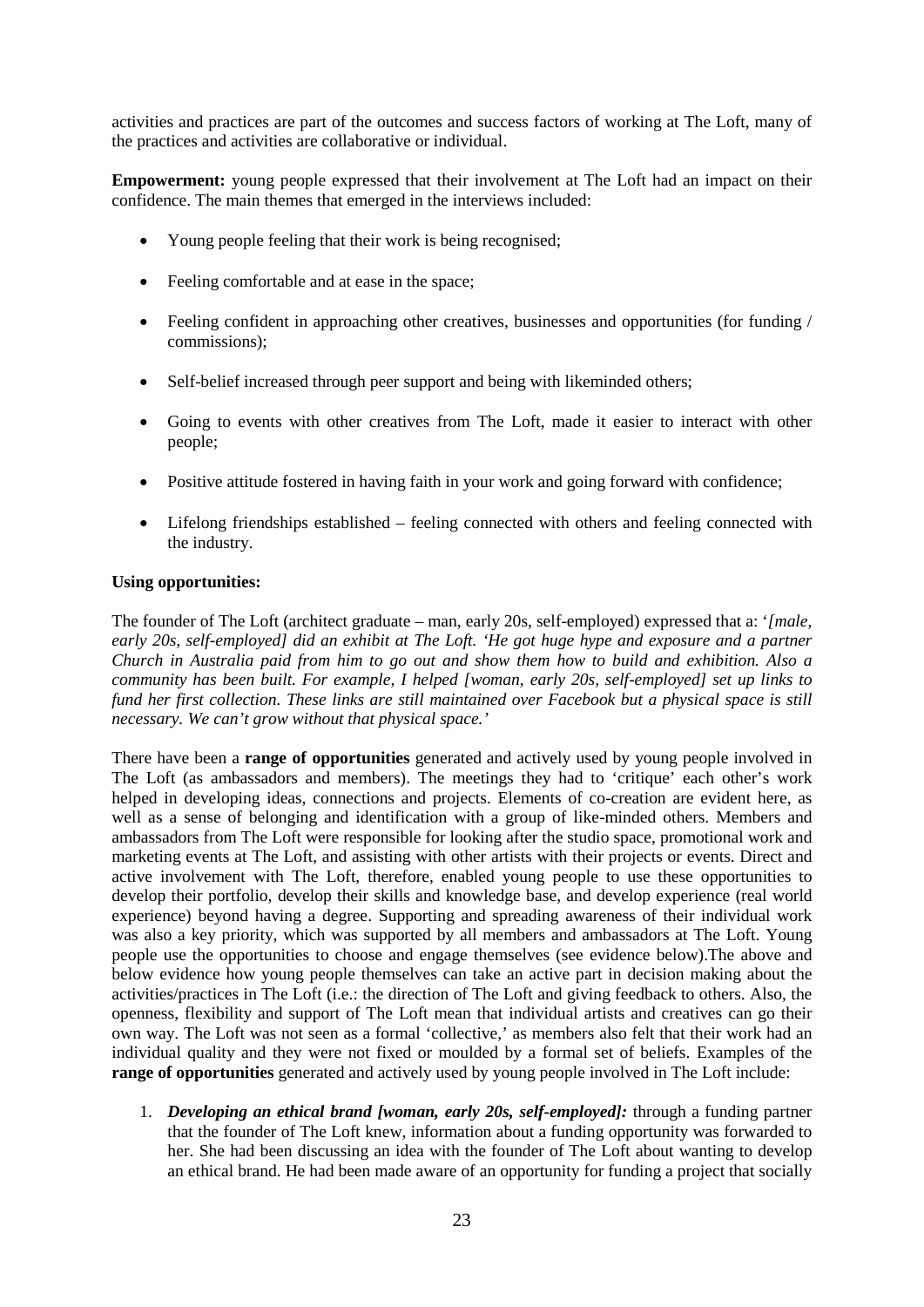motivated, and her idea connected with this (environmental). The immediacy of the opportunity was evident in the creative being asked to submit an application straight away, on the day she was made aware of the opportunity. After she submitted the application, she was asked to pitch her idea the next day. From the pitch, she was awarded the funding.

- 2. *Direction and further education [woman, early 20s, self-employed]::* after working at The Loft, one ambassador noted that she wanted to go back into Higher Education to do an MA to specialise and progress in the direction she felt her career was going.
- 3. *Life drawing classes [men, early 20s, self-employed]:***:** actors using the space at The Loft to organise, manage, and implement life drawing sessions. The sessions invited people from outside The Loft to participate, which resulted in further promotion for the space for other creatives and artists. All life drawing classes sold out, demonstrating success in promoting the event and also addressing a need for such an event for creatives and artists. The space is accessible, independent and youth-led, making it appealable for like-minded people. The success of the life drawing classes led to the organisers obtaining exposure and collaboration / commission with the MAC (cultural organisation – external and engaged with young people).
- 4. *Poster and event promotion for the MAC (cultural organisation – external and engaged with young people) [man, early 20s, self-employed]:* commissions given by the MAC are promoted through various ways, such as through informal conversations, discussions with artists and open call outs. The commission was designing a poster (promotion) for a cinema event.
- 5. *Posters and event promotion for The Loft [men, early 20s, self-employed]:* members of The Loft had the opportunity to design promotional material for a range of events. This material was also disseminated on social media pages (Facebook and Twitter, etc.) to advertise the event(s) within the space.
- 6. **Building a community of creatives:** Two creatives in the space (female and man in early 20s, self-employed) did a residency at The Loft and collaborated on a digital art instillation.

## <span id="page-23-0"></span>*4.4 Stakeholders involved*

Addressed in sections above, particularly 'Actors' in section 4.1 and section 4.3

## <span id="page-23-1"></span>*4.5 Competences and resources involved*

See above sections

## <span id="page-23-2"></span>*4.6 Process evaluation criteria*

#### *Barriers to and drivers for implementation:*

One main barrier to implementation is funding, particularly as the founder of The Loft identified that arts based projects are already discriminated against when trying to obtain funding. Another barrier connected with funding is the availability of (affordable) space in the city centre to set the initiative up, to sustain it and to be affordable for other young people to get involved. Setting the initiative up was difficult, particularly as the city council was seen as difficult, hard to contact and uninterested in the project. Funding and support was sourced elsewhere, by Live Unltd (£3,700) and Starbucks Youth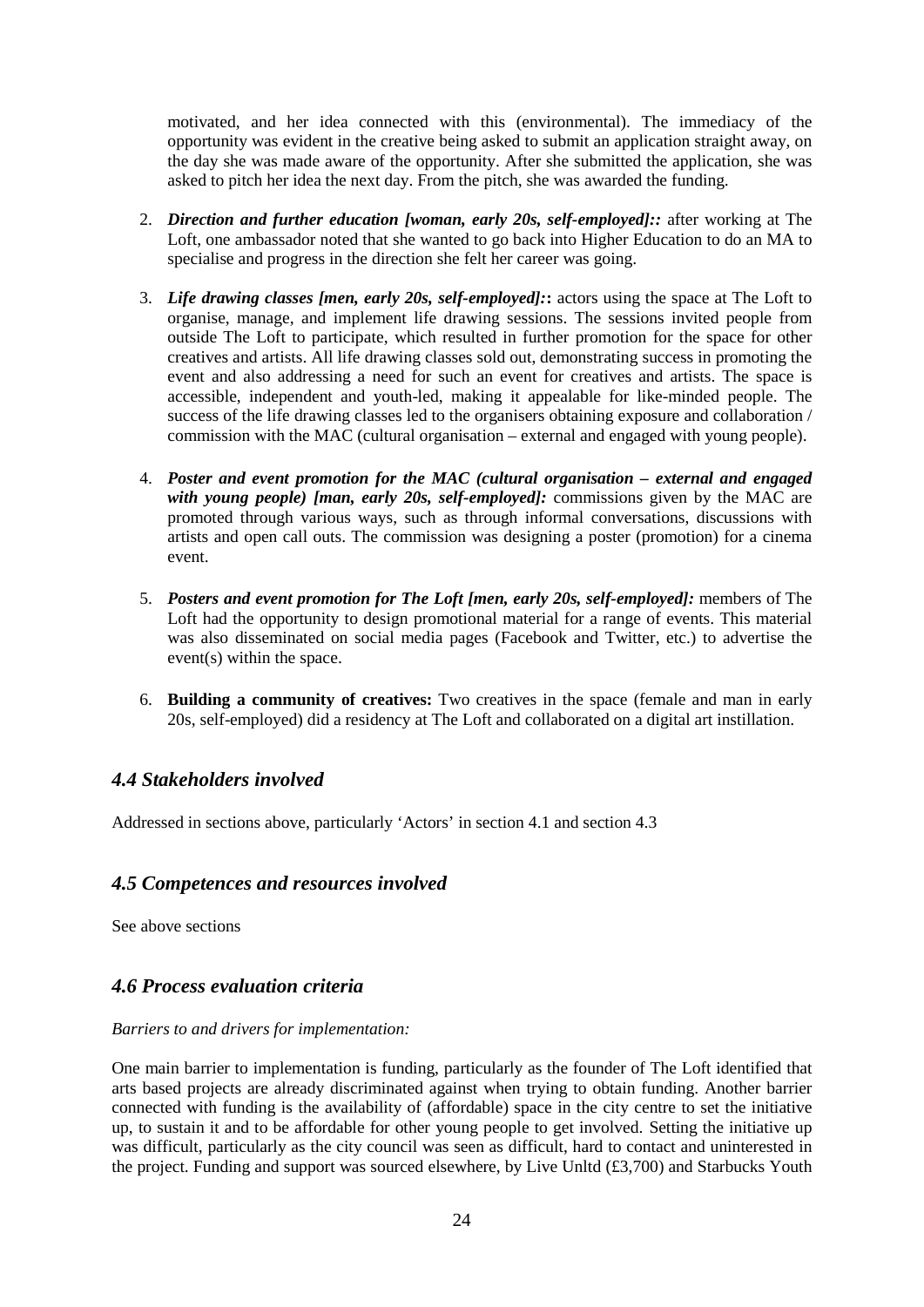Action. The Centre manager of The Square (where The Loft was based) let The Loft use the space and liaised with the landlords on The Loft's behalf. The space was given to The Loft rent for 6 months, but they had to cover utility costs. The Loft has managed to overcome some of the public funding barriers largely through the support of charities and companies seeing the need for the project to be implemented in a physical form. Other solutions to financial and personnel barriers have involved collaboration with larger-scale organisations. This has also helped in the promotion and marketing of activities e.g. the relationships with the MAC.

*Limitations of innovativeness:* The innovativeness is, however, limited due to the 6 month lease expiring (August 2014). The Loft was in a city centre location / building where there are redevelopment and demolition plans. The initial negotiations for the lease by the management at The Square, was for 6 months only and, within the 6 months, The Loft was given a free lease, but had to cover costs for utilities. As The Loft is not an agency, the income generated only covered these costs. Income was generated by charging young people to use the space, put events on or exhibit. The founder expressed that although networks and connections were maintained after the closure of the space - through social media and the digital world - The Loft can only really survive with having a physical location. The Loft's philosophy in bringing creatives and artists together and addressing inequalities that they face (see section 2.2 under 'main target group' and 'the main aims of The Loft,' and *'core beliefs and values'* section 3 on page 16).

*Other barriers:* needing a clear plan, connecting with external companies / NGOs who believe in the value of the project, having access to a bank account.

## <span id="page-24-0"></span>*4.7 Innovativeness*

*Innovativeness:* The main focus of The Loft is improving employment for graduates want a career in the creative industry (for a company or freelance). For further description of the logic of innovations, see above sections. The innovation at The Loft is providing affordable, accessible and immediate space for young creatives to work together to improve employability and experience. The key stakeholders have been identified in section 4.1 (see 'Actors') and the levels of engagement of actors are identified in section 4.3. The innovative solutions have been developed form an individual strategy, but has been developed and sustained by networks, friendship and the individual strategies of the young people using The Loft. The target group at The Loft had ambition and ability, but lacked networks, space to do work (beyond their home), and money.

The Loft directly addressed the key needs (see previous sections) of young creatives graduating from University and finding it difficult to establish themselves as freelancers in the creative industries. The success of The Loft is down to the young people themselves, as they are actively responding to their own needs by being involved in The Loft and actively driving each other to respond to opportunities and events to improve employability and enhance their skills. The participants felt that University did not provide them with networks to connect with to develop their dreams after they graduated, nowhere they taught how to design a pitch for a client. These real world expectations from clients and the need for industry experience was a crucial factor that The Loft addressed in its implementation and through the events and happenings in the space. Success is dependent on what the individual person does with the opportunities they have access to. The Loft bridges gaps, but the individual needs to still work towards achieving commissions and actively wanting to develop their skills and experience. Continued support would mean city council's and private landlords to give pop-ups, like The Loft, disused or developing spaces rent-free until they can be self-sufficient.

Innovativeness from this youth-led and independent pop-up, connects to various success factors (see below).

• Empowering: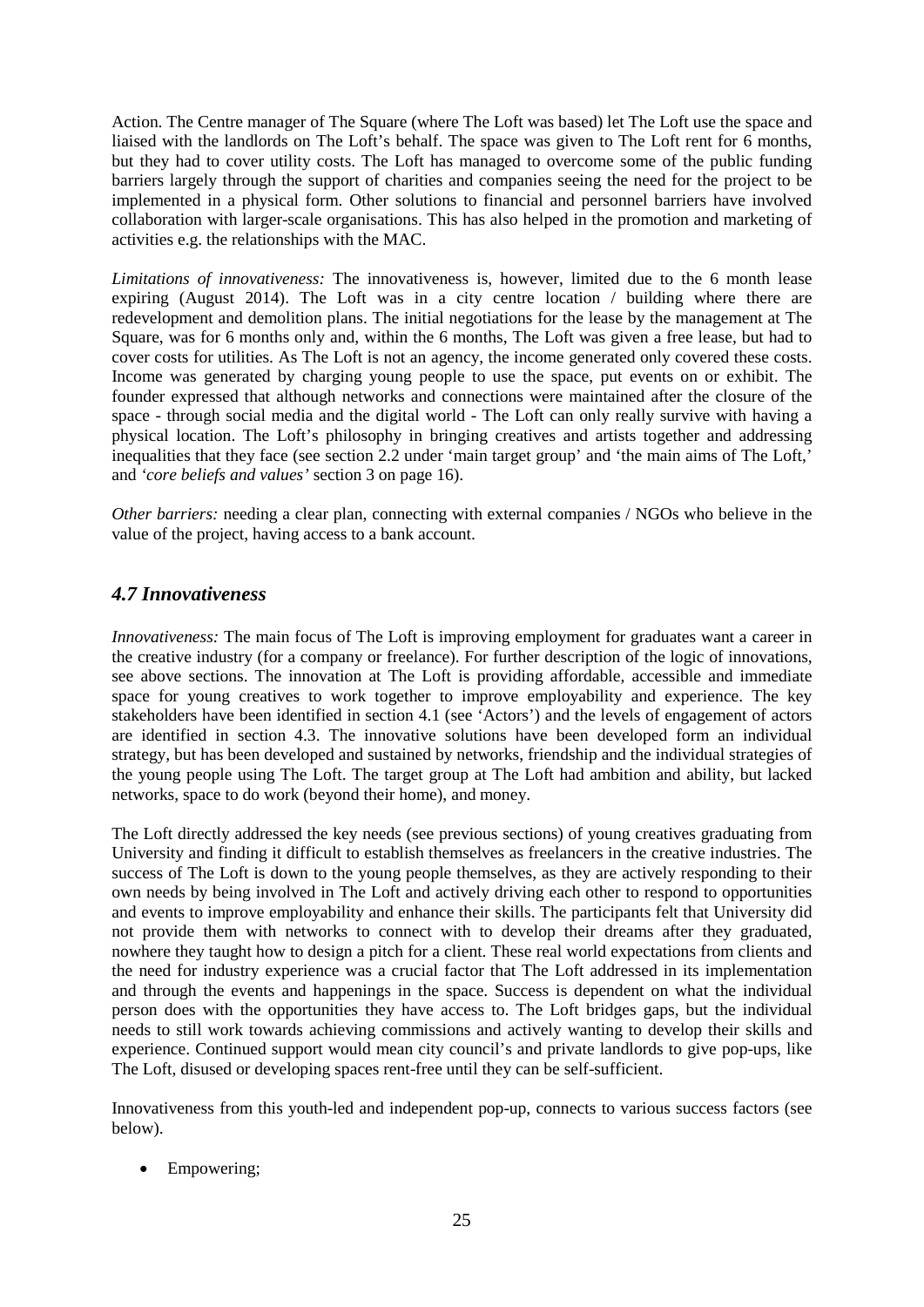- Communing;
- Engagement;
- Enriching skills;
- Social capital (employability);
- Sociability;
- Providing a working space and resources (peer support, electricity, affordable space, utilities etc.) where young people can actively and collectively generate / obtain opportunities.

*Limitations of innovativeness:* The innovativeness is, however, limited due to the 6 month lease expiring (August 2014). The Loft was in a city centre location / building where there are redevelopment and demolition plans. The initial negotiations for the lease by the management at The Square, was for 6 months only and, within the 6 months, The Loft was given a free lease, but had to cover costs for utilities. As The Loft is not an agency, the income generated only covered these costs. Income was generated by charging young people to use the space, put events on or exhibit. The founder expressed that although networks and connections were maintained after the closure of the space - through social media and the digital world - The Loft can only really survive with having a physical location. The Loft's philosophy in bringing creatives and artists together and addressing inequalities that they face (see section 2.2 under 'main target group' and 'the main aims of The Loft,' and 'core beliefs and values' section 3 on page 16).

## <span id="page-25-0"></span>*4.8 Success factors and conditions, critical implementation barriers*

The main changes in the implementation of the project are detailed in the sections above and the overview table on pages 1 to 6. The overall-philosophy can be found in the overview table on pages 1 to 6 and sections 2.2 (under Philosophy, core beliefs and values) and 3 (under Philosophy, core beliefs and values behind The Loft). The Loft has been transferred to Athens, thus has transferability to other locations and contexts with young people sharing the same or having similar needs. At the time of the pop-up shop, there were no other similar youth-led and informal spaces like The Loft. Its success has seen a growth of similar spaces with similar philosophies in the city centre.

*Critical success factors:* the actors/practitioners consider there to be a combination of critical success factors. These include immediacy, accessibility, quality and affordability of the space, but also being with likeminded others, feeling more confident in 'doing it alone,' and developing networks to sustain their dreams in the creative industry.

1. *Success factor (Loft member and ambassador):* An illustrator (male, early 20s, graduate and self-employed) at The Loft expressed that the working environment was a positive factor in the success of The Loft. The sense of community, being able to 'dip' into other projects and be part of collaborative projects with likeminded people was empowering and exciting. He said that there was no hierarchy at The Loft; instead the people involved were all working together and supportive of any project. The people he met at The Loft are people he still speaks to, even after the pop-up closed down. He felt that his work was recognised and he was also recognised – when at other events – as being part of The Loft. Although he stressed that this may seem a collective identity, they were all still working on separate projects but were committed to sustaining The Loft as a space and idea. He stressed that client work is still 'off your own back,' as The Loft is not an agency. The impact The Loft has had on him as a person includes confidence building and feeling that he can approach (potential) clients.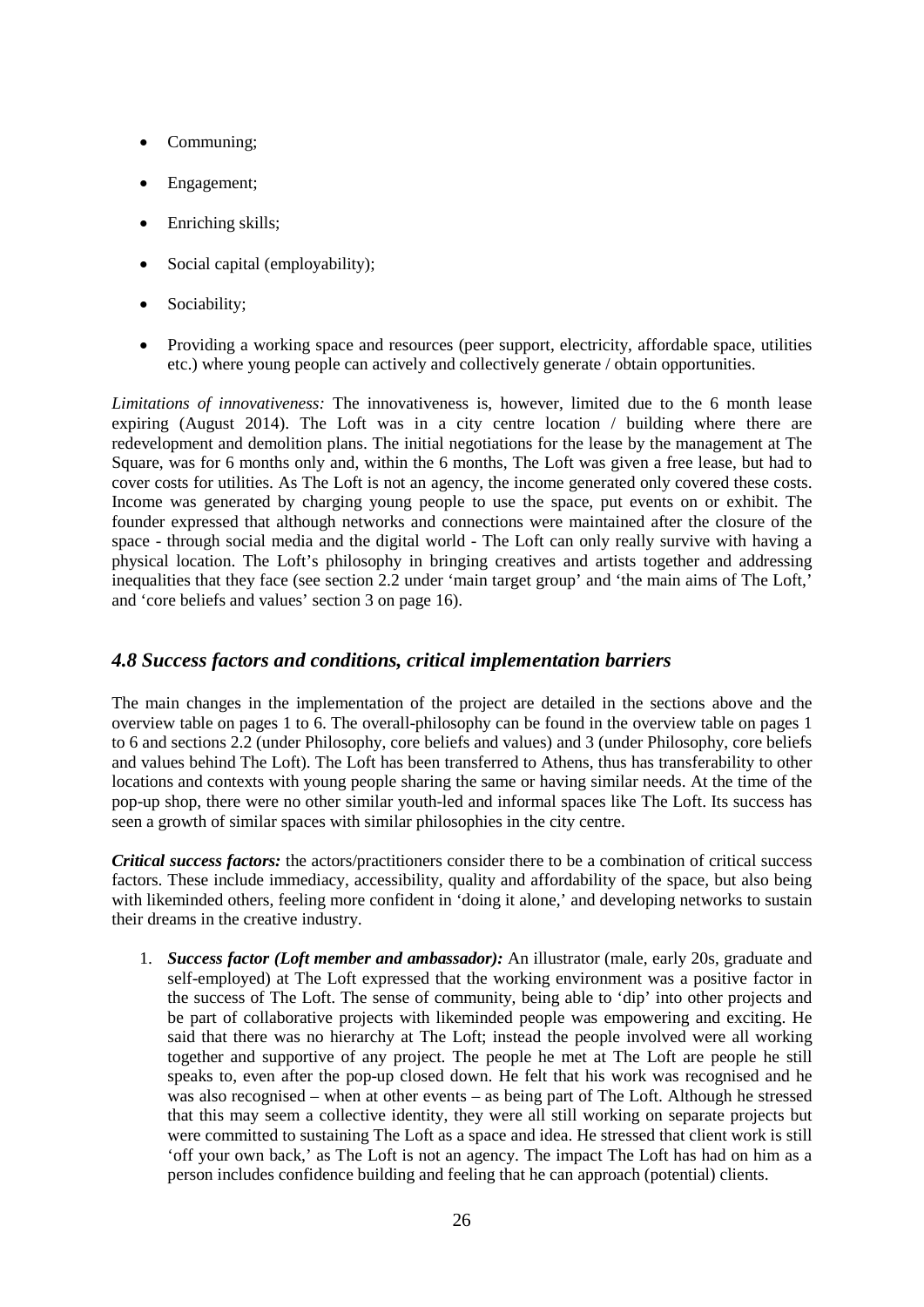- 2. *Success factor (Loft member and ambassador):* A fashion designer (female, early 20s, graduate and self-employed) discussed that the success factors of The Loft, for her, were collective support, the immediacy of opportunities, and establishing lifelong friends established. She identified that The Loft provided important space where one major need is addressed. This need is graduates not knowing how to go forward with their degree and turning it into a career. She expressed The Loft fostered an attitude of having faith in your dreams and just going for opportunities. Being at The Loft helped her realise this, but also helped her to clearly see where she wanted to go: back into Higher Education to specialise (MA level).
- 3. *Success factor (Loft member and ambassador):* A illustrator (male, early 20s, graduate and self-employed) expressed that The Loft was accessible with good transport links and felt that if The Loft was not there, he would have been working alone at home. Both he and a friend heard about The Loft through the founder of The Loft, and the space appealed to them as it was affordable than other spaces they had viewed in Birmingham city centre. He expressed that The Loft was aimed more at young people, so was more appealing for him. Up to the time of The Loft, he had no paid commissions, but through being involved at The Loft and having other people sharing experiences with him, he successfully obtained a commission. The young creative said that University did not teach him about business or getting commissions, so it was important for him to be involved at The Loft, as older people in the arts scene shared experiences with him. The advice he received, from networks and connections through being involved at The Loft, was face-to-face and with people who had already had experience in the arts beyond University.
- 4. *Success factor (Client from the MAC):* The next generation and young people's producer (male, employed) stated that there are a lot of issues and problems for young graduates (arts and creative based degree pathways) in accessing programmes beyond their degree. The Loft is an example of an initiative that needs to be supported and fostered by policy makers. He maintained that The Loft and young creatives are a crucial part of the city infrastructure. The important factors that drive the success of The Loft are: the immediacy of the location, exposure, access, being youth-led and independent. He expressed that the independent factor drives the focus of The Loft: being youth orientated. The fact that The Loft is not part of or within an institution / organisation is important, as it can be easy for an institution to lose sight of young people and their needs when they are not central in driving an initiative forward.

*Implementation of success factors:* See sections above on mentoring and feedback discussions, but also the overview table on pages 1 to 6. The immediacy, accessibility, quality and affordability of the space and also networking from The Loft were seen to be key factors that facilitated success.

## <span id="page-26-0"></span>**5. Project results/outcomes**

The impact on inequalities and the goals (that have been accomplished by the project) have been established in the previous sections and section 6. The evidence about the positive impacts/success can be found in the success stories shared by young people and the founder (see previous sections). Despite the success of The Loft, there are some limitations identified through the experiences of young people at The Loft, which are explored later in this section. The Loft has addressed the immediate needs of young people at the specific period of time that The Loft ran as a physical space. This was also transferred to Athens too, showing the transferability of the initiative and how it can be adapted to the immediate needs of young people across Europe. The young people (see previous / above sections) have discussed the positive impact of being involved in The Loft on their careers and their skills development. The short period of time The Loft was in its physical form at The Square,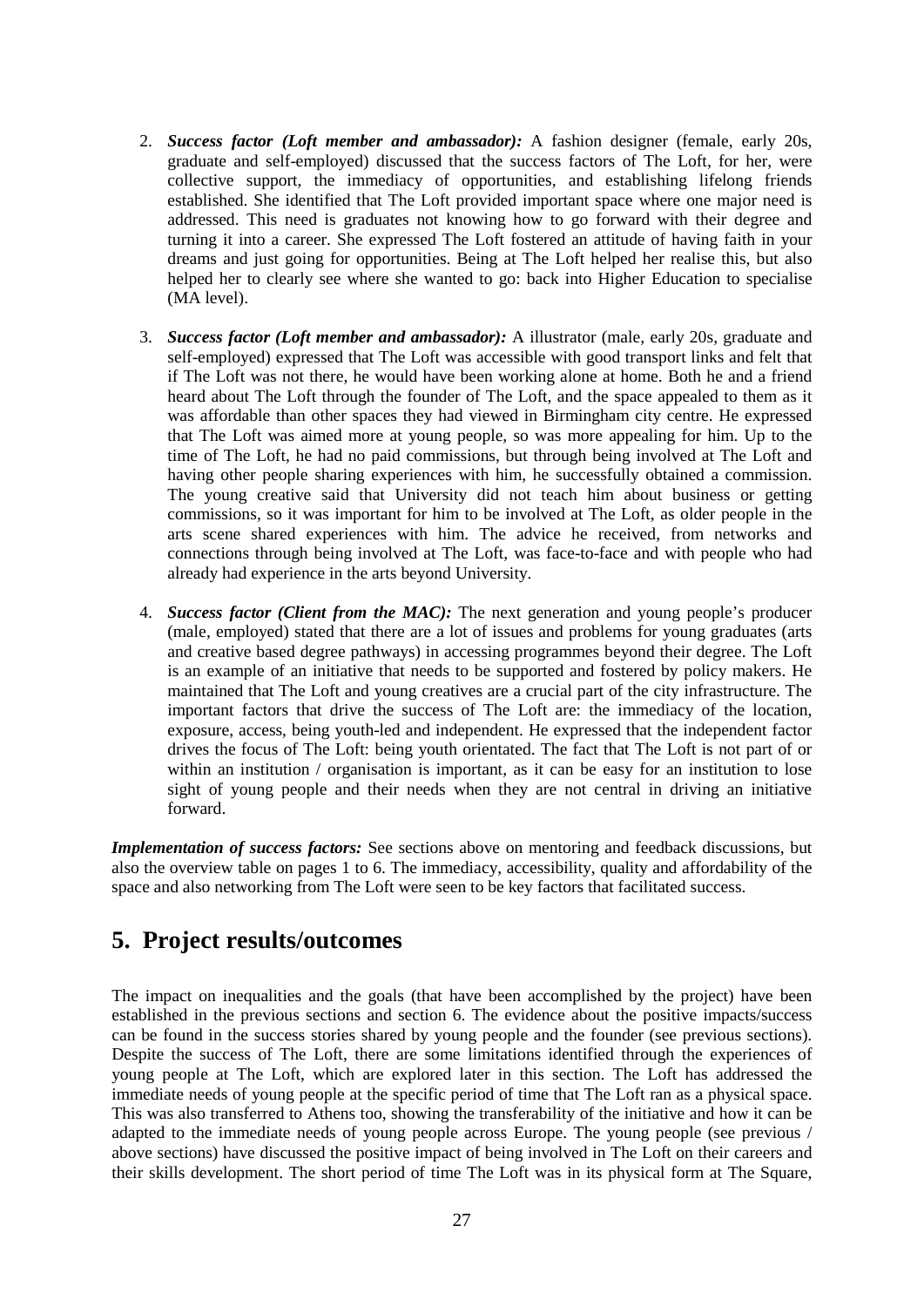indicates positive long-term effects (*empowerment, communing, social capital, employability*) of being involved at The Loft. As The Loft was not an agent, it was the young person's responsibility to utilise the opportunity and affordability of the space to develop themselves. Without the space, the drive of The Loft and the positive collegial support off people in The Loft, the young people involved would be in the same position they found themselves in when they first graduated.

The Loft directly addressed the key needs (see previous sections) of young creatives graduating from University and finding it difficult to establish themselves as freelancers in the creative industries. The success of The Loft is down to the young people themselves, as they are actively responding to their own needs by being involved in The Loft and actively driving each other to respond to opportunities and events to improve employability and enhance their skills. The participants felt that university did not provide them with networks to connect with to develop their dreams after they graduated, nowhere they taught how to design a pitch for a client. These real world expectations from clients and the need for industry experience was a crucial factor that The Loft addressed in its implementation, and through the events and happenings in the space. Success is dependent on what the individual person does with the opportunities they have access to. The Loft bridges gaps, but the individual needs to still work towards achieving commissions and actively wanting to develop their skills and experience. Continued support would mean city council and private landlords to give pop-ups, like The Loft, disused or developing spaces rent-free until they can be self-sufficient as (sustainable) funding is hard to obtain for arts-based initiatives.

The actors/practitioners consider there to be a combination of critical success factors. These include **immediacy, accessibility, quality and affordability** of the space, but also being with likeminded others, feeling more confident in 'going it alone,' and developing networks to sustain their dreams in the creative industry. The important factors that drive the success of The Loft are: **the immediacy of the location, exposure, access, being youth-led and independent**. The independent factor drives the focus of The Loft and due to The Loft being entirely youth orientated. The fact that The Loft is not part of or within an institution / organisation is important, as it can be easy for an institution to lose sight of young people and their needs when they are not central in driving an initiative forward. The previous section have highlighted that there are a lot of issues and problems for young graduates (arts and creative based degree pathways) in accessing programmes, jobs and studios beyond their degree. The Loft is an example of an initiative that needs to be supported and fostered by policy makers, particularly as The Loft and young creatives are a crucial part of the city infrastructure.

The participants in the interviews all indicated that The Loft's **working environment** was a positive factor in its success as they were involved and working in an encouraging space with like-minded others who were in similar situations. This **enabled young people to identify with one another** and to share a space where they could **continue their creative endeavours** through various **support systems** and **access to opportunities**. The support systems in place included meetings where young creatives using the space could receive feedback from their peers on their current work. The **sense of community**, being able to 'dip' into other projects and be part of collaborative projects with likeminded people was **empowering** and exciting for young people at The Loft. Young people felt that the space was **led by young people** and fostered an environment that encouraged them to continue their pathway to alternative employment. Young people also made friends, highlighting important affective qualities that empower young people to recognise the value in their work / themselves, but also that they can actively choose their own way to employment and will be encouraged and supported by peers. Young people involved in The Loft were – to various degrees all working together and **supportive** of the projects happening in the space, such as helping to advertise events, looking after the front exhibition space and giving feedback to work. Young people felt their **work and dreams were recognised** and respected, on a professional level, and this enabled them to gain more confidence in approach potential clients and submitting funding applications. The Loft fostered an attitude of having faith in your dreams and just going for opportunities.

The **immediacy of space** and the **immediacy of opportunities** meant that more young people, who were artists or creatives, were attracted to the space. The Loft provided important space where one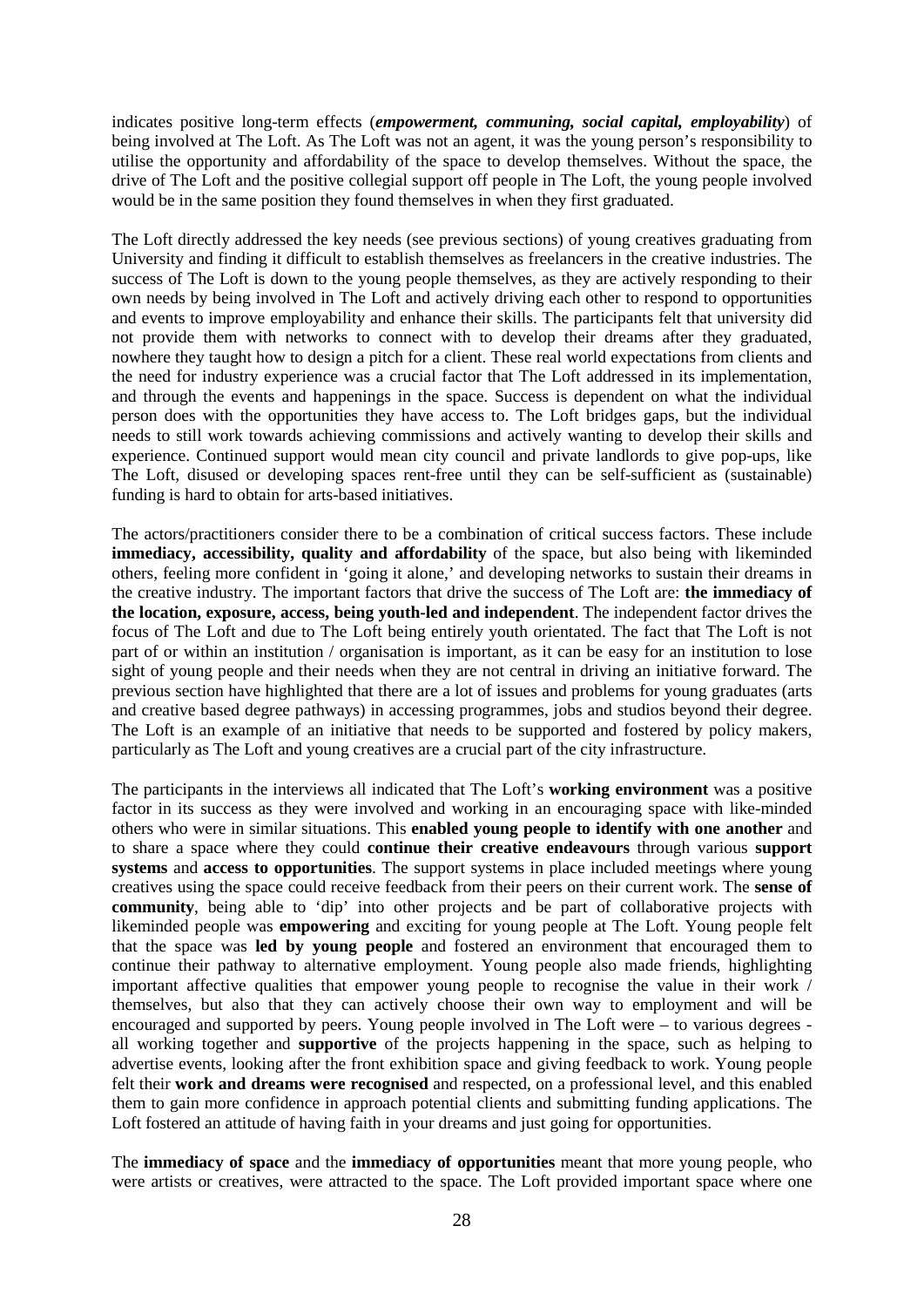major need is addressed. This need is graduates not knowing how to go forward with their degree and turning it into a career. The affordability of space appealed to young people working in The Loft space, and enabled creatives to work in a city centre location, instead of at home. Through being involved at The Loft and having other people sharing experiences, many young people at The Loft successfully obtained commissions, expanded their experience and gained skills in event organisation, promotion and pitching. Older people in the arts scene shared experiences with young creatives at The Loft, which meant that the advice attained (from networks and connections) fulfilled their needs that were not addressed at university (e.g. management, business plan for an arts-based company, freelancing and commission organisation). The Loft was **accessible** with good transport links and face-to-face encounters with likeminded others, meant young people felt connected to the city and felt that their dreams could be realised through an **alternative pathway to employment**. This alternative pathway to employment was something that young people designed and obtained for themselves, specifically due to lack of support from institutions and job centres for young people in the creative scenes / industries.

The core beliefs and values behind The Loft included the need to increase young people's social capital, to develop their experience in the creative art scenes and creative industries, and to increase their awareness of opportunities. The Loft believed in accessibility and immediacy of space for young creatives who wanted to work in a collaborative and creative working environment with likeminded others. The Loft had 86 spaces for individuals to work and individuals were charged £50 a month (included electricity, free Wi-Fi, running water and good light), which is a fraction of the cost of spaces at other locations where individuals would be charged roughly £300 a month (not including utilities, etc.). The core beliefs and values of The Loft were generated through focusing on **increasing**  young people's **social capital**. The needs of young graduates in the creative arts scenes and industries were directly and immediately addressed by the physical space opened by The Loft, but also through young people actively engaging in activities and events through working at The Loft.

Needs of young people were directly addressed through the establishment of The Loft, which provided accessible space and assessable opportunities. This enabled young people to develop networks and increase exposure for their work in a city centre location and in other spaces where creative events were happening (building positive relationships). These factors improved young people's employability (see above sections, but specifically section 4.8 for evidence) and empowered them to pave a sustainable pathway into alternative employment. For information on the implementation of success factors, please see sections previous sections on mentoring and feedback discussions, but also the overview table on pages 1 to 6. The immediacy, accessibility, quality and affordability of the space and also networking from The Loft were seen to be key factors that facilitated success.

#### *Positive effects:*

Positive effects inlcude: *empowerment, communing, social capital, employability*, supported by NGOs and young people themselves.

- The **multiplicity of roles** for young people at The Loft meant that young people were **actively engaged** in driving the success of The Loft, whilst working on their own projects. This indicates that young people in the space were actively helping each other **overcome barriers and issues** that they faced after graduating from university.
- The Loft is an example of a pop-up that enables the **central role of young people in directing their own futures** and successfully **improving their employability.**
- The Loft demonstrates how young people can **transform disused spaces** within city centres, and make these spaces into **productive working environments** where young people directly try to overcome the inequalities they face when wanting to be part of the **labour market**.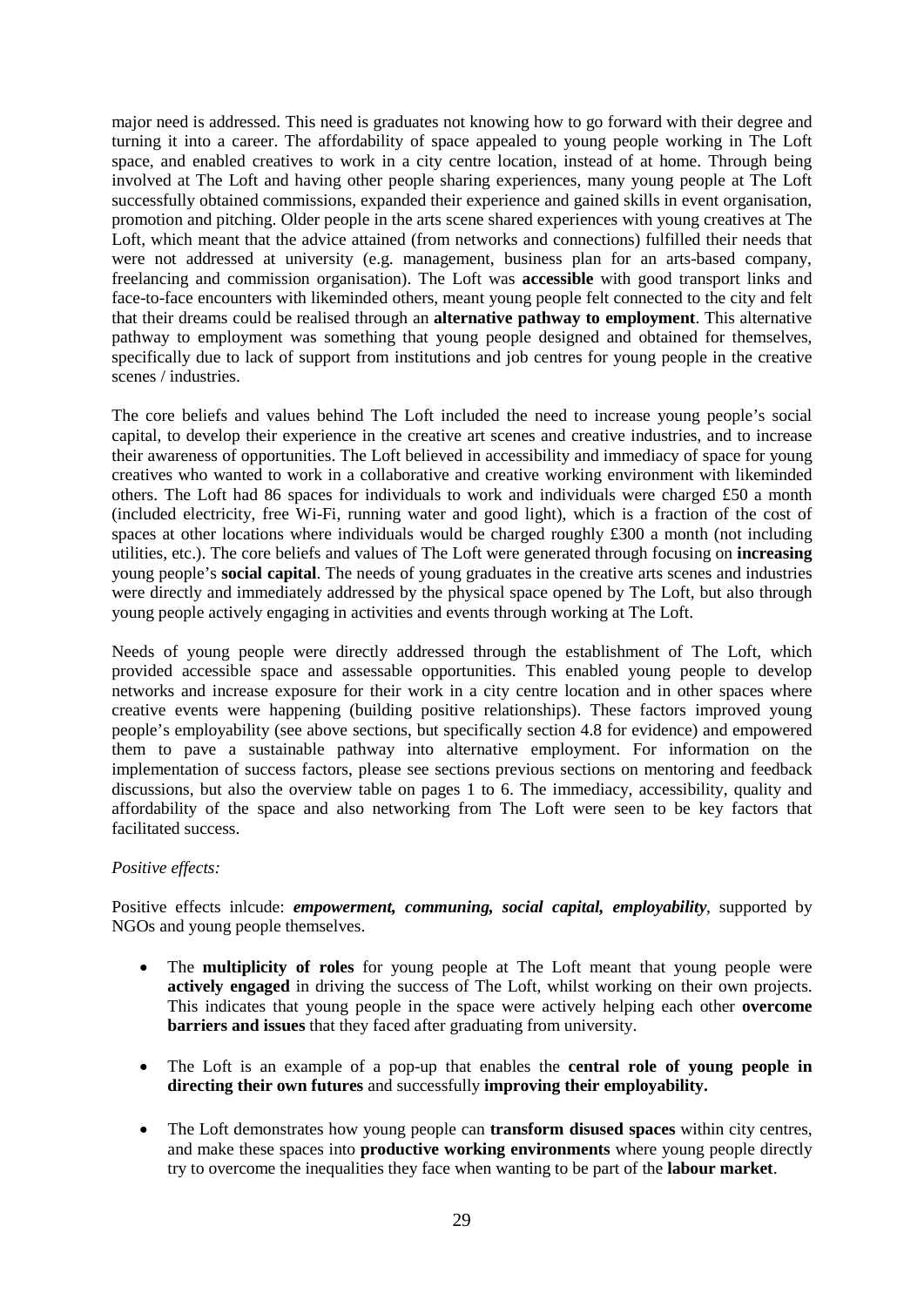- Informal networks and connections have enabled young people to become **more employable**, which is **cost effective** for city councils with shrinking budgets. Populating empty spaces owned by the city council with initiatives like The Loft, would generate income, enable young people to be engaged in **alternative pathways to employment**, and to make sure that spaces are not damaged by vandals or squatters. As a result of this, young people would also be viewed differently, instead of being seen as a burden or an issue.
- The success factor of spaces like The Loft is an **ongoing process**, with actors directly linked to a venture's success or failure. **Success is about clear goals, aims and targeting the right group of young people**. The initiative will not suit all young people, but it engages with a section of young people whose needs are important to directly address. The space is made by young people, for young people making it appealable and making it a space where young people can engage on their own terms.
- The success factors of The Loft are through **young people themselves making opportunities happen** and **actively using the space** and connecting with opportunities when they happen. The young people make opportunities happen too, by their involvement in promoting The Loft and their own work, but also the **exposure** they gain in networking and engaging in the space. The Loft is not an agency, so young people are given the responsibility to make a success of their ventures and use the space as a platform to grown from. This responsibility gives young people a sense of ownership, self-value, respect and importance, allowing them to continually work towards goals that they see as attainable.

#### *Reflections on the limitations:*

*The individual:* success is dependent on what the individual person does with the opportunities they have access to. The Loft bridges gaps, but the individual needs to still work towards achieving commissions and actively wanting to develop their skills and experience.

**Temporality of space:** The funder of The Loft [male, early 20s, self-employed] expressed that: *'we can't grow without that physical space.'* The founder and members have all expressed that The Loft needs physical space. After The Loft closed, the young people still stayed in contact and networked online. The members and ambassadors stated that The Loft needs to be more than just online, as the physical location and connections through events, is what made The Loft successful and gave them the opportunity to develop their own practice. Sustainable space is, therefore, precarious. This was a point of frustration for young people wanting to get into and established within the creative industries. The city council and other businesses have spaces that are disused or in the process of redevelopment, so populating these empty spaces with initiatives like The Loft, would generate income, enable young people to be engaged in alternative pathways to employment, and to make sure that spaces are not damaged by vandals or squatters.

*Funding and sustainable support:* arts based practices and innovations find it difficult to obtain mainstream and official institutional support. It is felt that arts based initiatives and projects are discriminated against and that the city council ignores the value in investing in initiatives like The Loft. Akin to the temporality of space, financial support is often short term and via charities. Sustainable support is, therefore, precarious. This was a point of frustration for young people wanting to get into and established within the creative industries.

**Limitations of innovativeness:** The innovativeness is, however, limited due to the 6 month lease expiring (August 2014). The Loft was in a city centre location / building where there are redevelopment and demolition plans. The initial negotiations for the lease by the management at The Square, was for 6 months only and, within the 6 months, The Loft was given a free lease, but had to cover costs for utilities. As The Loft is not an agency, the income generated only covered these costs.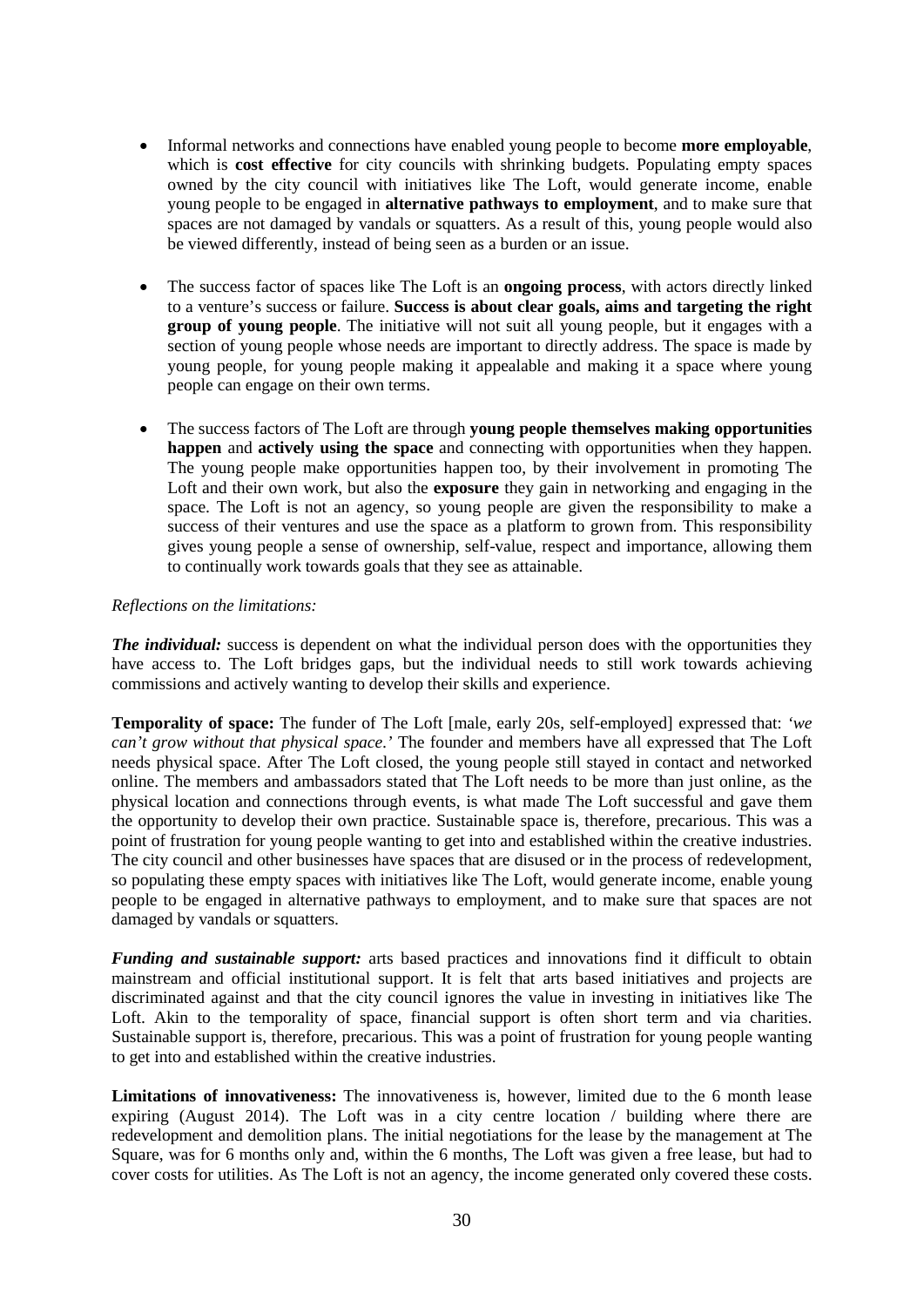Income was generated by charging young people to use the space, put events on or exhibit. The founder expressed that although networks and connections were maintained after the closure of the space - through social media and the digital world - The Loft can only really survive with having a physical location. The Loft's philosophy in bringing creatives and artists together and addressing inequalities that they face (see section 2.2 under 'main target group' and 'the main aims of The Loft,' and *'core beliefs and values'* section 3 on page 16).

**Other barriers:** needing a clear plan, connecting with external companies / NGOs who believe in the value of the project, having access to a bank account.

## <span id="page-30-0"></span>**6. Final reflections**

Its core values/principles clearly appeal to young people (creatives and artists) as do its styles of communication and working together. The values or core principles are not context dependant but could be transferable in conjunction with a style of working which places young people and young people's needs at the centre of all they do. Being independent, youth-led and fostering collaboration allows young people to shape their futures for themselves. The Loft opens up assessable space, but young people need to be motivated to want to network, develop skills and build experience. Without The Loft, opportunities and connection would not be easily accessible.

*Amongst the many inequalities that young people are facing, in this context, there are two predominant themes:*

- 1. *Structural causes*: high levels of unemployment and the lack of employment and training opportunities; poor levels structural support for creative/arts-based practices/initiatives; cutbacks in social welfare support;
- *2. Individual causes:* Lack of social and emotional competences; lack of self-confidence and self-belief; not knowing where opportunities are; lack of positive personal support structures arising from family, community or peer networks; distrust and distance from those with power.

The main issues which are targeted by The Loft are (see also 2.2 'Main aims of The Loft'):

- 1. Support for young people who are aiming for 'alternative' ways to get ahead, with sufficient competences and/or social support;
- 2. Motivated to integrate into mainstream society but in need of support, guidance and selfesteem;
- 3. Young people in the creative industries graduating from University but unaware of pathways or lacking networks to support their career in the creative industries.

The main aims of The Loft were achieved, as evidenced in all of the lections above. The Loft and individuals within drove a bottom-up youth-led initiative that tacked the inequalities the young creatives and artists were facing when graduating out of university. The founder of The Loft (architect graduate – man, early 20s, self-employed) identified that young creatives needed a space where they could meet likeminded others to network and have opportunities to collaborate or obtain work. He saw a gap in present (official) services, where young people – outside more traditional employment and training pathways (i.e. outside the formal job creation/welfare support services) – were seeking to 'go-it-alone' outside and survive in the labour market. The lack of support (from official services, etc.) for alterative employment pathways meant that there was a lack of alternative approaches (e.g. arts-based experiences) to assist young people in personal development and the acquisition of social